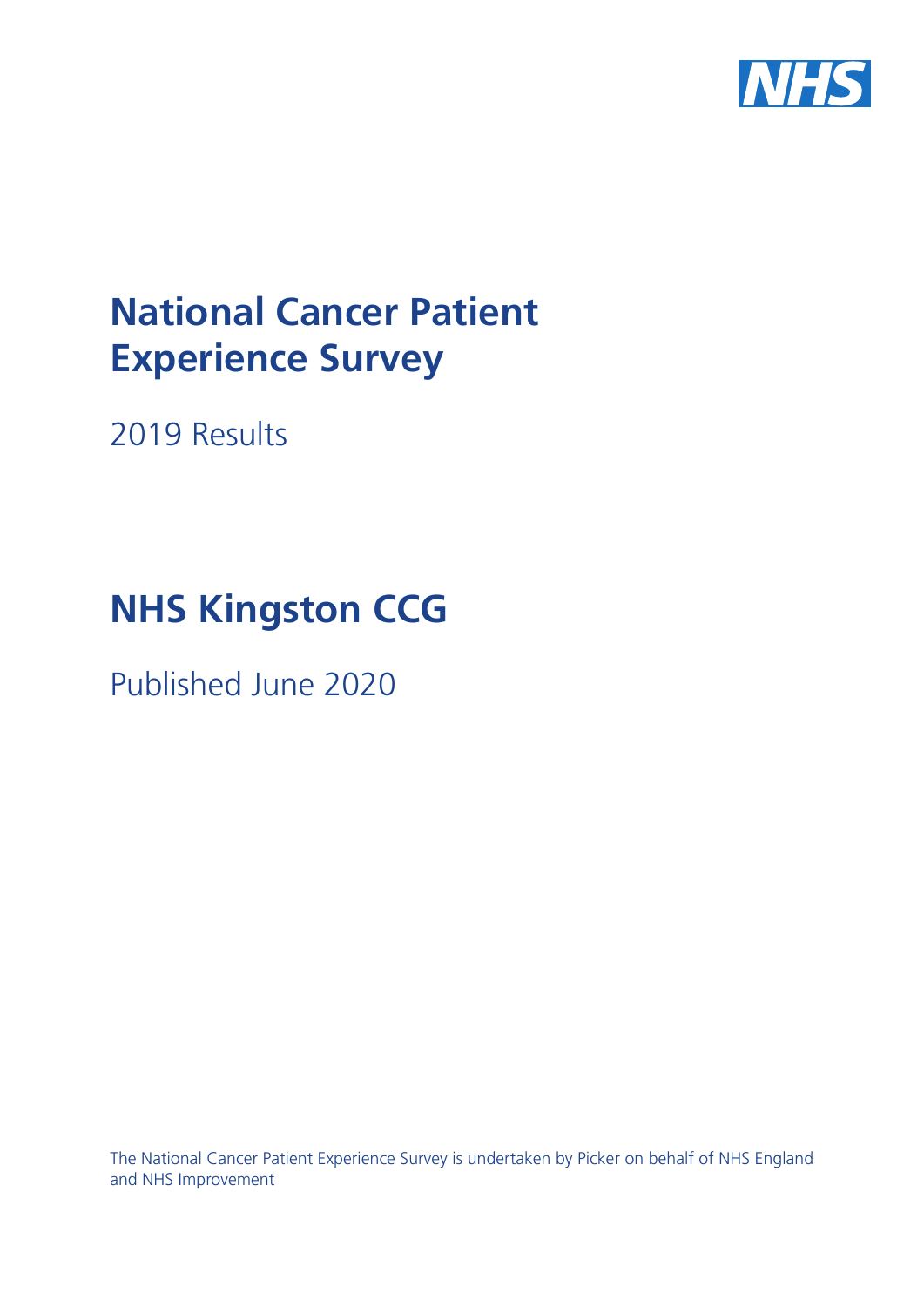# **Executive Summary** Case Mix Adjusted scores

### **Cancer Dashboard Questions**

The following seven questions are included in phase 1 of the Cancer Dashboard developed by Public Health England and NHS England:

Q61. Patient's average rating of care scored from very poor to very good

| $\overline{0}$ | $\overline{2}$   | 3                                                             | 4 | 5 | 6 | 7 | 8   | 9 | 10                                                                                            |
|----------------|------------------|---------------------------------------------------------------|---|---|---|---|-----|---|-----------------------------------------------------------------------------------------------|
|                |                  |                                                               |   |   |   |   | 8.9 |   |                                                                                               |
| 2%             |                  |                                                               |   |   |   |   |     |   | Q18. Patient definitely involved as much as they wanted in decisions about care and treatment |
|                |                  |                                                               |   |   |   |   |     |   | Q19. Patient given the name of a CNS who would support them through their treatment           |
| 91%            |                  | Q20. Patient found it very or quite easy to contact their CNS |   |   |   |   |     |   |                                                                                               |
|                |                  |                                                               |   |   |   |   |     |   | Q39. Patient always felt they were treated with respect and dignity while in hospital         |
|                | leaving hospital |                                                               |   |   |   |   |     |   | Q41. Hospital staff told patient who to contact if worried about condition or treatment after |
| 62%            | treatment        |                                                               |   |   |   |   |     |   | Q55. General practice staff definitely did everything they could to support patient during    |

### **Questions Outside Expected Range**

|                                                                                                |            | Case Mix Adjusted Scores   |                            |                   |
|------------------------------------------------------------------------------------------------|------------|----------------------------|----------------------------|-------------------|
|                                                                                                | 2019 Score | Lower<br>Expected<br>Range | Upper<br>Expected<br>Range | National<br>Score |
| Q6. The length of time waiting for the test to be done was about right                         | 93%        | 84%                        | 93%                        | 88%               |
| Q17. Patient definitely told about side effects that could affect them in the future           | 64%        | 50%                        | 63%                        | 57%               |
| Q20. Patient found it very or quite easy to contact their CNS                                  | 91%        | 80%                        | 90%                        | 85%               |
| Q60. Someone discussed with patient whether they would like to take part in cancer<br>research | 42%        | 21%                        | 40%                        | 30%               |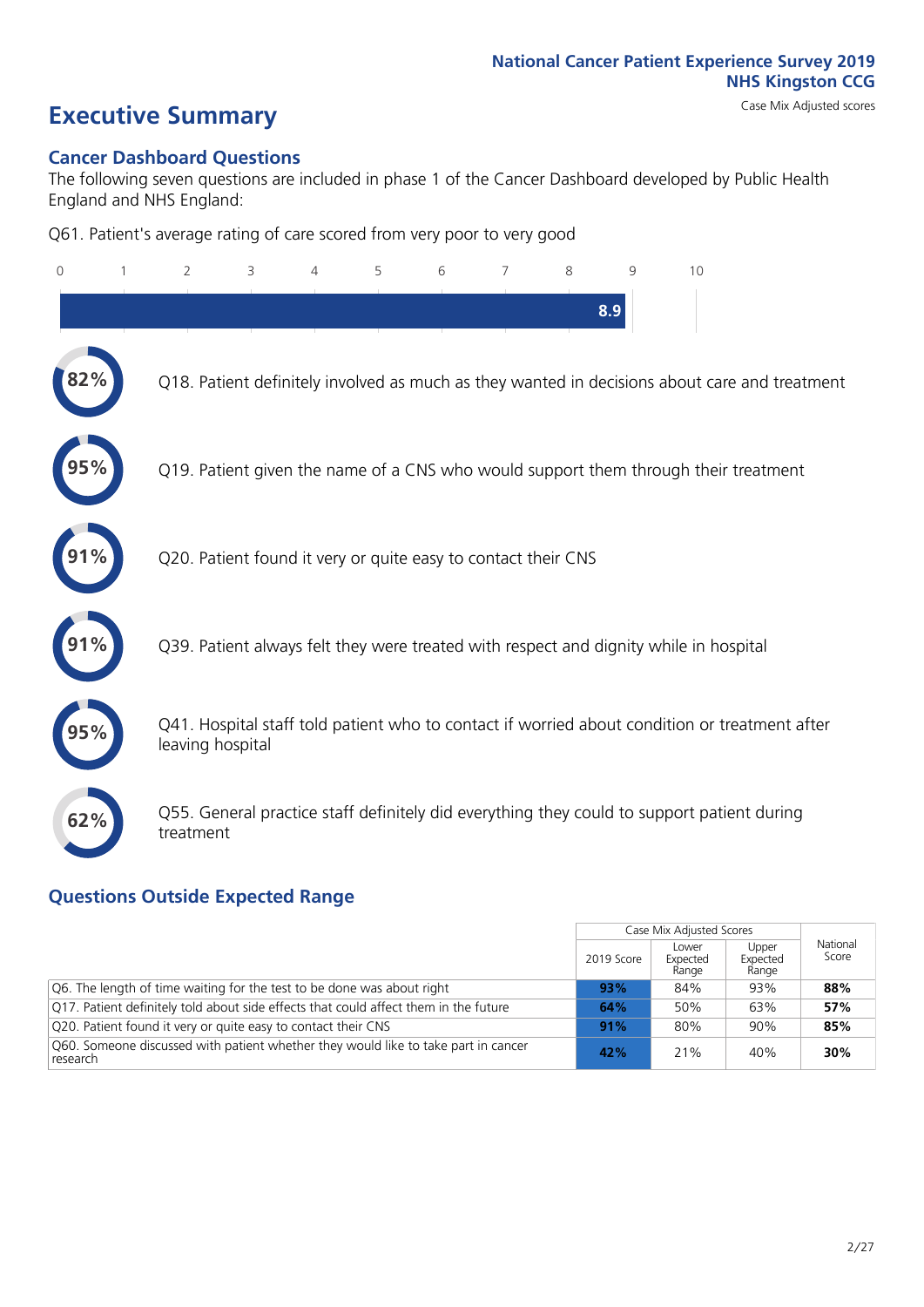### **Introduction**

The National Cancer Patient Experience Survey 2019 is the ninth iteration of the survey first undertaken in 2010. It has been designed to monitor national progress on cancer care; to provide information to drive local quality improvements; to assist commissioners and providers of cancer care; and to inform the work of the various charities and stakeholder groups supporting cancer patients.

The survey was overseen by a national Cancer Patient Experience Advisory Group. This Advisory Group set the principles and objectives of the survey programme and guided questionnaire development. The survey was commissioned and managed by NHS England. The survey provider, Picker, is responsible for designing, running and analysing the survey.

The 2019 survey involved 143 NHS Trusts. Out of 111,366 people, 67,858 people responded to the survey, yielding a response rate of 61%.

### **Methodology**

### **Eligibility, eldwork and survey methods**

The sample for the survey included all adult (aged 16 and over) NHS patients, with a confirmed primary diagnosis of cancer, discharged from an NHS Trust after an inpatient episode or day case attendance for cancer related treatment in the months of April, May and June 2019. The fieldwork for the survey was undertaken between December 2019 and March 2020.

As in the previous four years, the survey used a mixed mode methodology. Questionnaires were sent by post, with two reminders where necessary, but also included an option to complete the questionnaire online. A Freephone helpline and email was available for respondents to opt out, ask questions about the survey, enable them to complete their questionnaire over the phone and provide access to a translation and interpreting facility for those whose first language was not English.

### **Case-mix adjustment**

Both unadjusted and adjusted scores are presented in this report. Case-mix adjusted scores allows us to account for the impact that differing patient populations might have on results. By using the case-mix adjusted estimates we can obtain a greater understanding of how a CCG is performing given their patient population. The factors taken into account in this case-mix adjustment are gender, age, ethnic group, deprivation, and tumour group.

### **Scoring methodology**

Fifty-two questions from the questionnaire are scored as these questions relate directly to patient experience. For all but one question (Q61), scores are presented as the percentage of positive responses out of all scored responses. For Q61, respondents rate their overall care on a scale of 0 to 10, of which the average was calculated for this question's presented score. The percentages in this report have been rounded to the nearest percentage point. Therefore, in some cases the figures do not appear to add up to 100%.

### **Statistical significance**

In the reporting of 2019 results, appropriate statistical tests have been undertaken to identify unadjusted scores for which the change over time is 'statistically significant'. Thirty-seven scored questions in 2019 have been compared with those of 2018 and a statistically significant change between the two years has been reported where identified.

For the scored questions that are comparable beyond 2018, statistically significant change over the five years has also been reported where identified. A statistically significant difference means that the change in the result is very unlikely to have occurred by sampling variation.

### **Suppression**

### **Question-level suppression**

For scores where the base size per question is  $<$ 21, the score will be suppressed and replaced with an asterisk (\*). The base size will include neutral response options.

### **Double suppression**

If any group within a particular sub-group breakdown (such as the tumour group breakdown) has <21 responses, then the figure for this particular group is suppressed and replaced with an asterisk (\*). If there is only one group within the sub-group breakdown that has <21 respondents, and is therefore suppressed, the group with the next lowest number of respondents is also supressed and replaced with an asterisk (\*) (regardless if it is greater than or less than 21).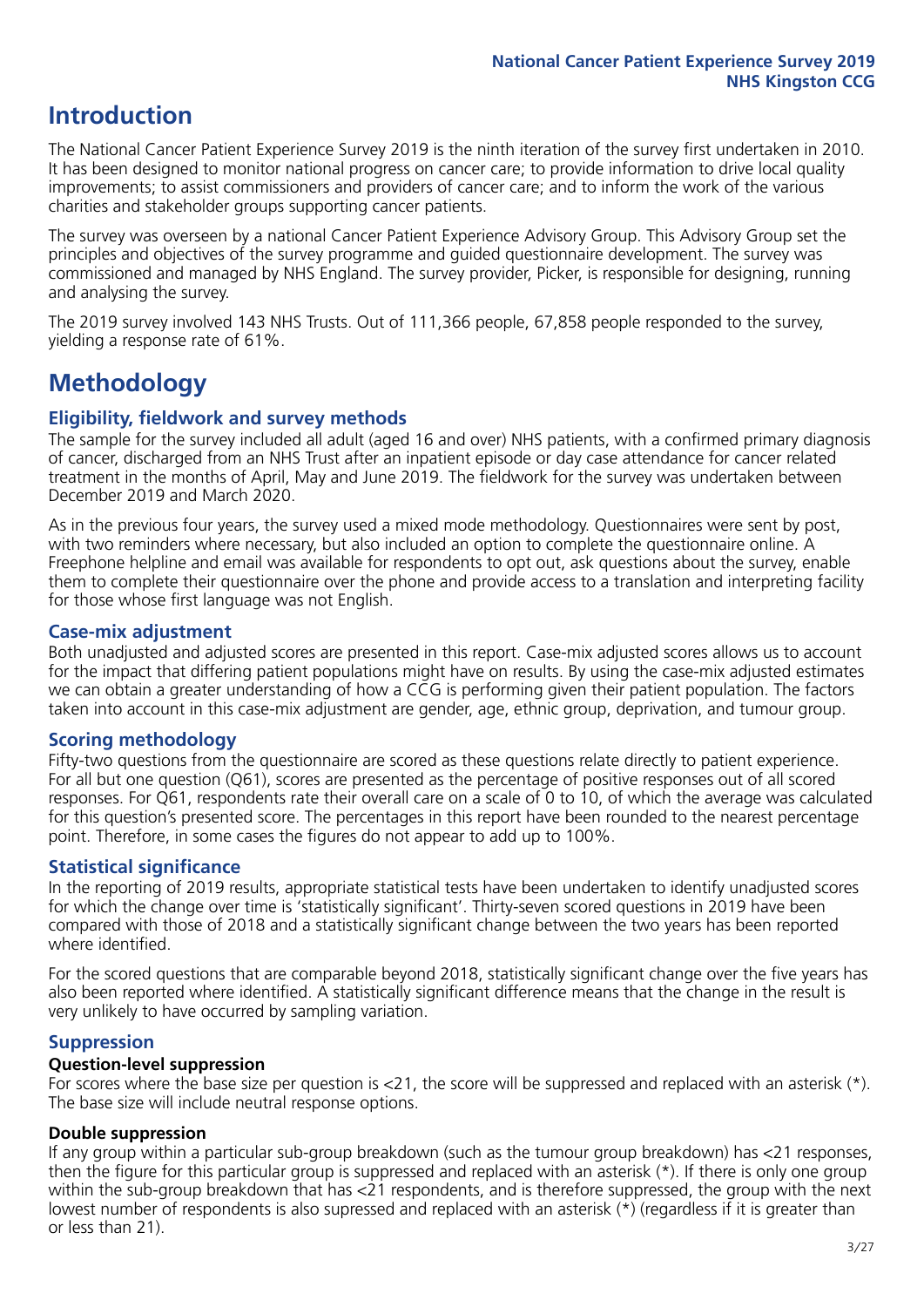### **Understanding the results**

This report shows how this CCG scored for each question in the survey, compared with national results and previous year's results. It is aimed at helping individual CCGs to understand their performance and identify areas for local improvement. Below is a description of the type of results presented within this report and how to understand them.

### **Expected range charts**

The expected range charts in this report show a bar with the lowest and highest score received for each question nationally. Within this bar, an expected range is given (in grey) and a black diamond represents the actual score for this CCG.

CCGs whose score is above the upper limit of the expected range (in the dark blue) are positive outliers, with a score statistically significantly higher than the national mean. This indicates that the CCG performs better than what CCGs of the same size and demographics are expected to perform. The opposite is true if the score is below the lower limit of the expected range (in the light blue); these are negative outliers. For scores within the expected range (in the grey), the score is what we would expect given the CCG's size and demographics.

### **Comparability tables**

The comparability tables show the 2018 and 2019 unadjusted scores for this CCG for each scored question. If there is a significant change from 2018 and 2019 or overall from 2015 to 2019, an arrow will be presented for the direction of change. The adjusted 2019 score will also be presented for each scored question along with the lower and upper expected range and national score. Scores above the upper limit of the expected range will be highlighted dark blue, scores below the lower limit of the expected range will be highlighted light blue, and scores within the lower and upper limit of the expected ranges will be highlighted grey.

### **Tumour type tables**

The tumour type tables show the unadjusted scores for each scored question for each of the 13 tumour groups. The national score for that tumour group is also shown. Unadjusted scores for the same tumour type across different CCGs may not be comparable, as they do not account for the impact that differing patient populations might have on results. Central nervous system is abbreviated as 'CNS' and lower gastrointestinal tract is abbreviated as 'LGT' throughout this report.

### **Year on year charts**

The year on year charts show five columns representing the unadjusted scores of the last five years (2015, 2016, 2017, 2018 and 2019) for each scored question.

#### **Notes on specific questions**

Following the development phase of the 2019 survey, several changes were made to the questionnaire. Six scored questions were amended (Q5, Q18, Q30, Q35, Q56 and Q60) and one non-scored question (Q29) was amended that impacted the comparability of questions Q30 to Q41. Of all questions changed or impacted by change, only Q60 is presented with historical comparisons; though the results should be interpreted with caution.

### **Unadjusted data and case-mix adjusted data**

Unadjusted data should be used to see the actual responses from patients relating to the CCG. Case-mix adjusted data, together with expected ranges, should be used to understand whether the results are significantly higher or lower than national results taking account of the patient mix.

### **Further information**

This research was carried out in accordance with the international standard for organisations conducting social research (accreditation to ISO20252:2012; certificate number GB08/74322). The 2019 survey data has been produced and published in line with the Code of Practice for Official Statistics.

For more information on the methodology, please see the Technical Document. It can be viewed along with the 2019 questionnaire and survey quidance on the website at [www.ncpes.co.uk](https://www.ncpes.co.uk/supporting-documents). For all other outputs at National, Trust, CCG and Cancer Alliance level, please see the PDF reports, Excel tables and dashboards at [www.ncpes.co.uk.](https://www.ncpes.co.uk/current-results)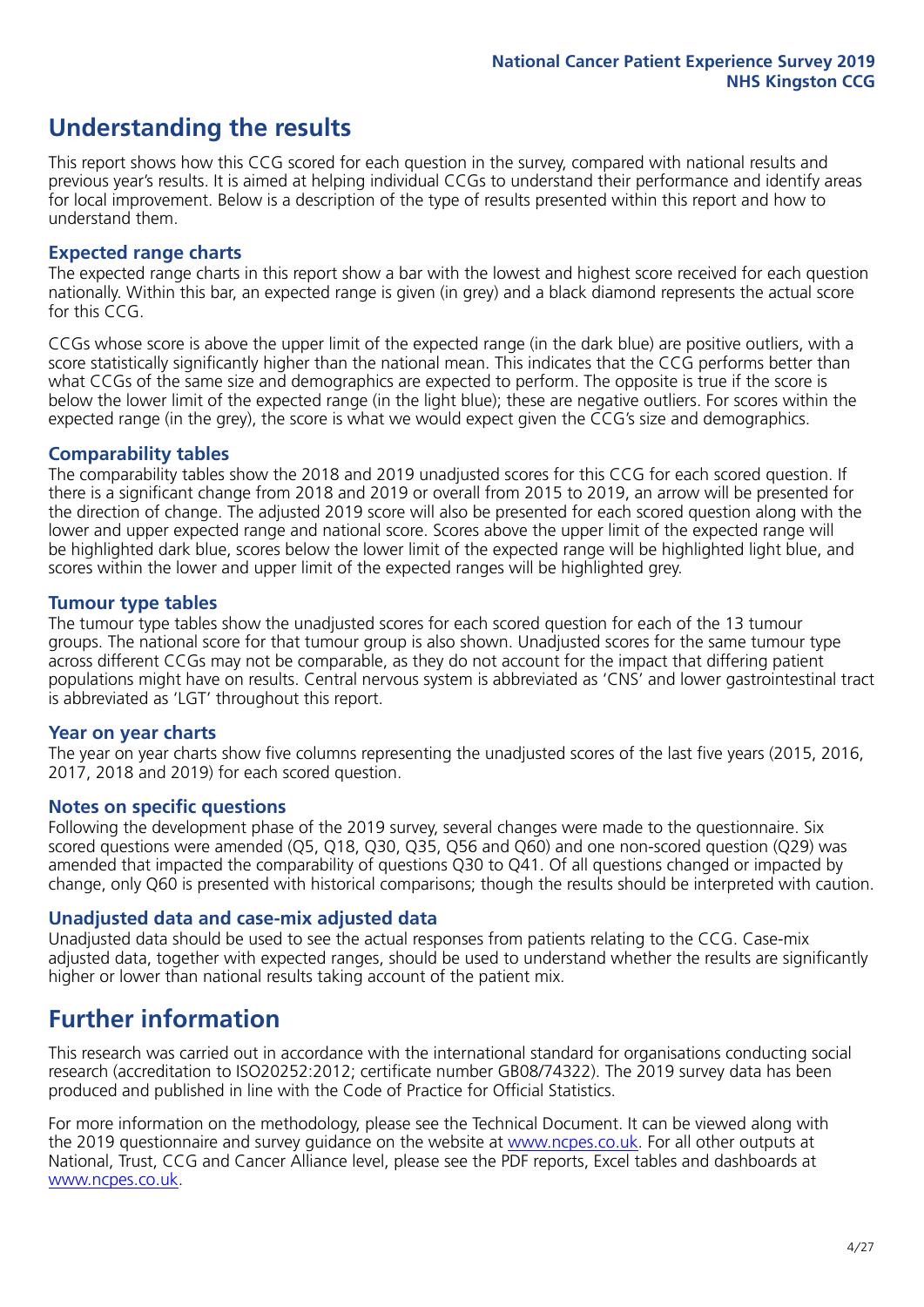### **Response Rate**

### **Overall Response Rate**

239 patients responded out of a total of 400 patients, resulting in a response rate of 60%.

|          | Sample Size | Adjusted<br>Sample | Completed | Response Rate |
|----------|-------------|--------------------|-----------|---------------|
| CCG.     | 422         | 400                | 239       | 60%           |
| National | 119.855     | 111.366            | 67.858    | 61%           |

### **Respondents by Survey Type**

|                            | Number of<br>Respondents |
|----------------------------|--------------------------|
| Online                     | 27                       |
| Paper                      | 212                      |
| Phone                      |                          |
| <b>Translation Service</b> |                          |

### **Respondents by Tumour Group**

|                      | Number of<br>Respondents |
|----------------------|--------------------------|
| Brain / CNS          | 1                        |
| <b>Breast</b>        | 59                       |
| Colorectal / LGT     | 21                       |
| Gynaecological       | 14                       |
| Haematological       | 47                       |
| <b>Head and Neck</b> | 4                        |
| Lung                 | 10                       |
| Prostate             | 30                       |
| Sarcoma              | Ω                        |
| Skin                 | 6                        |
| Upper Gastro         | 5                        |
| Urological           | 10                       |
| Other                | 32                       |

### **Respondents by Age and Gender**

Respondents year of birth has been used to determine age. This information has been amalgamated into 8 age bands. The age and gender distribution for the CCG was as follows:

|        | Age 16-24 | Age 25-34 | Age 35-44 | Age 45-54 | Age 55-64 | Age 65-74 | Age 75-84     | Age 85+ | Total |
|--------|-----------|-----------|-----------|-----------|-----------|-----------|---------------|---------|-------|
| Male   |           |           |           |           | 21        | 46        | 24            |         | 109   |
| Female |           |           |           | 21        | 30        | 38        | $\sim$ $\sim$ |         | 130   |
| Total  |           |           | 12        | 30        | 51        | 84        | 46            |         | 239   |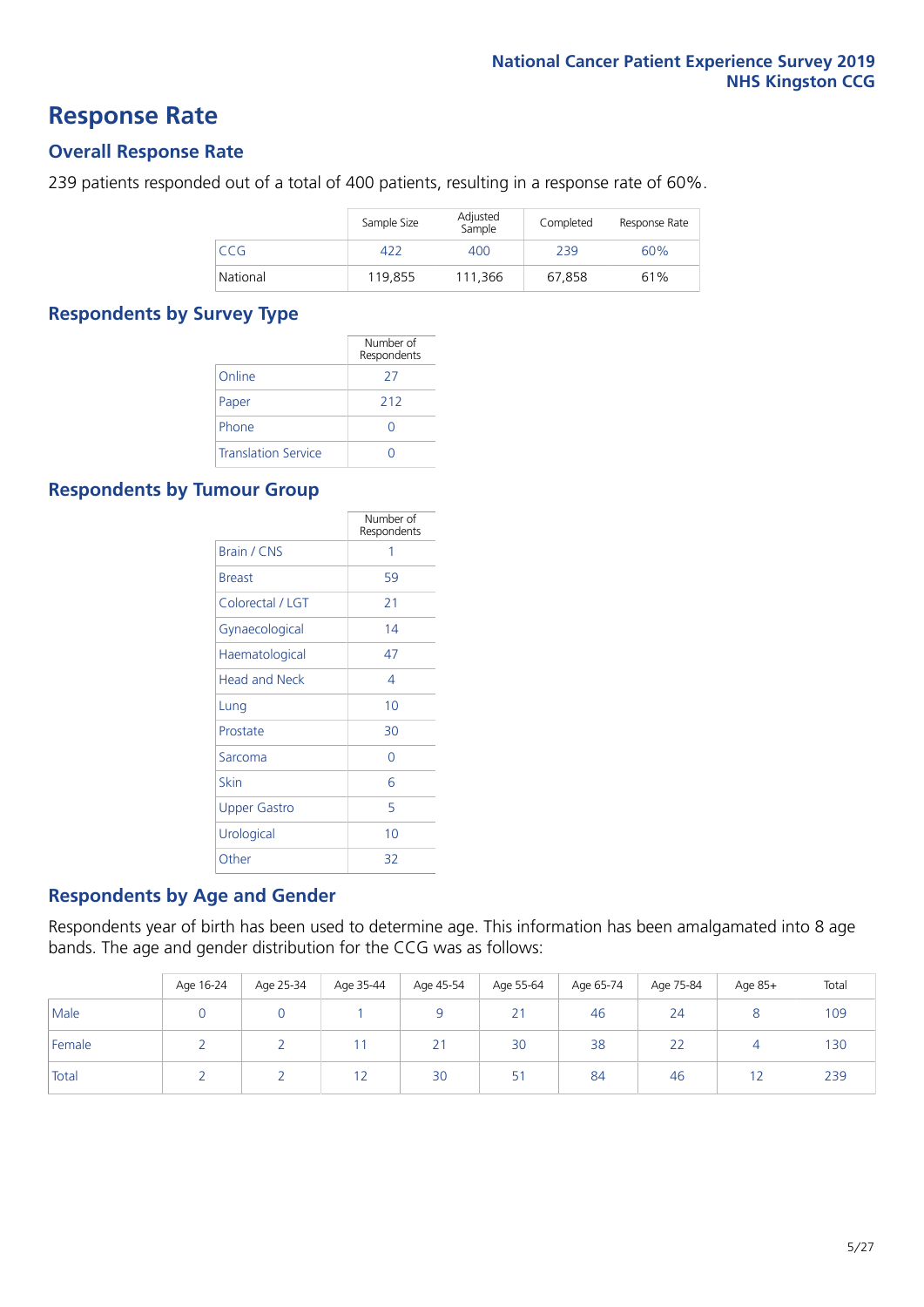# **Expected Range Charts**

| Lower Expected Range<br>Average                                                                                                                                                                                                                                                                                                                                                                                                                                                                                             |       |     | Upper Expected Range |     |     |     |            | Case Mix Adjusted Score |                   |                   |                 |
|-----------------------------------------------------------------------------------------------------------------------------------------------------------------------------------------------------------------------------------------------------------------------------------------------------------------------------------------------------------------------------------------------------------------------------------------------------------------------------------------------------------------------------|-------|-----|----------------------|-----|-----|-----|------------|-------------------------|-------------------|-------------------|-----------------|
| <b>SEEING YOUR GP</b><br>Q1. Saw GP once or twice before being told they needed to go to<br>hospital<br>Q2. Patient thought they were seen as soon as necessary                                                                                                                                                                                                                                                                                                                                                             | $0\%$ | 10% | 20%                  | 30% | 40% | 50% | 60%        | 70%                     | 80%<br>79%        | 87%               | 90% 100%        |
| <b>DIAGNOSTIC TESTS</b><br>Q5. Received all the information needed about the test<br>Q6. The length of time waiting for the test to be done was about<br>right<br>Q7. Test results explained in completely understandable way                                                                                                                                                                                                                                                                                               | $0\%$ | 10% | 20%                  | 30% | 40% | 50% | 60%        | 70%                     | 80%<br>78%        | 93%               | 90% 100%<br>95% |
| <b>FINDING OUT WHAT WAS WRONG WITH YOU</b><br>Q10. Patient told they could bring a family member or friend when<br>first told they had cancer<br>Q11. Patient felt they were told sensitively that they had cancer<br>Q12. Patient completely understood the explanation of what was<br>wrong<br>Q13. Patient given easy to understand written information about<br>the type of cancer they had                                                                                                                             | $0\%$ | 10% | 20%                  | 30% | 40% | 50% | 60%        | 70%<br>72%              | 80%<br>79%<br>78% | 87%               | 90% 100%        |
| <b>DECIDING THE BEST TREATMENT FOR YOU</b><br>Q14. Patient felt that treatment options were completely explained<br>Q15. Patient felt possible side effects were definitely explained in<br>an understandable way<br>Q16. Patient definitely given practical advice and support in dealing<br>with side effects of treatment<br>Q17. Patient definitely told about side effects that could affect<br>them in the future<br>Q18. Patient definitely involved as much as they wanted in<br>decisions about care and treatment | $0\%$ | 10% | 20%                  | 30% | 40% | 50% | 60%<br>64% | 70%<br>73%<br>69%       | 80%<br>82%        | 85%               | 90% 100%        |
| <b>CLINICAL NURSE SPECIALIST (CNS)</b><br>Q19. Patient given the name of a CNS who would support them<br>through their treatment<br>Q20. Patient found it very or quite easy to contact their CNS<br>Q21. Patient got understandable answers to important questions<br>all or most of the time                                                                                                                                                                                                                              | $0\%$ | 10% | 20%                  | 30% | 40% | 50% | 60%        | 70%                     | 80%               | 95%<br>91%<br>85% | 90% 100%        |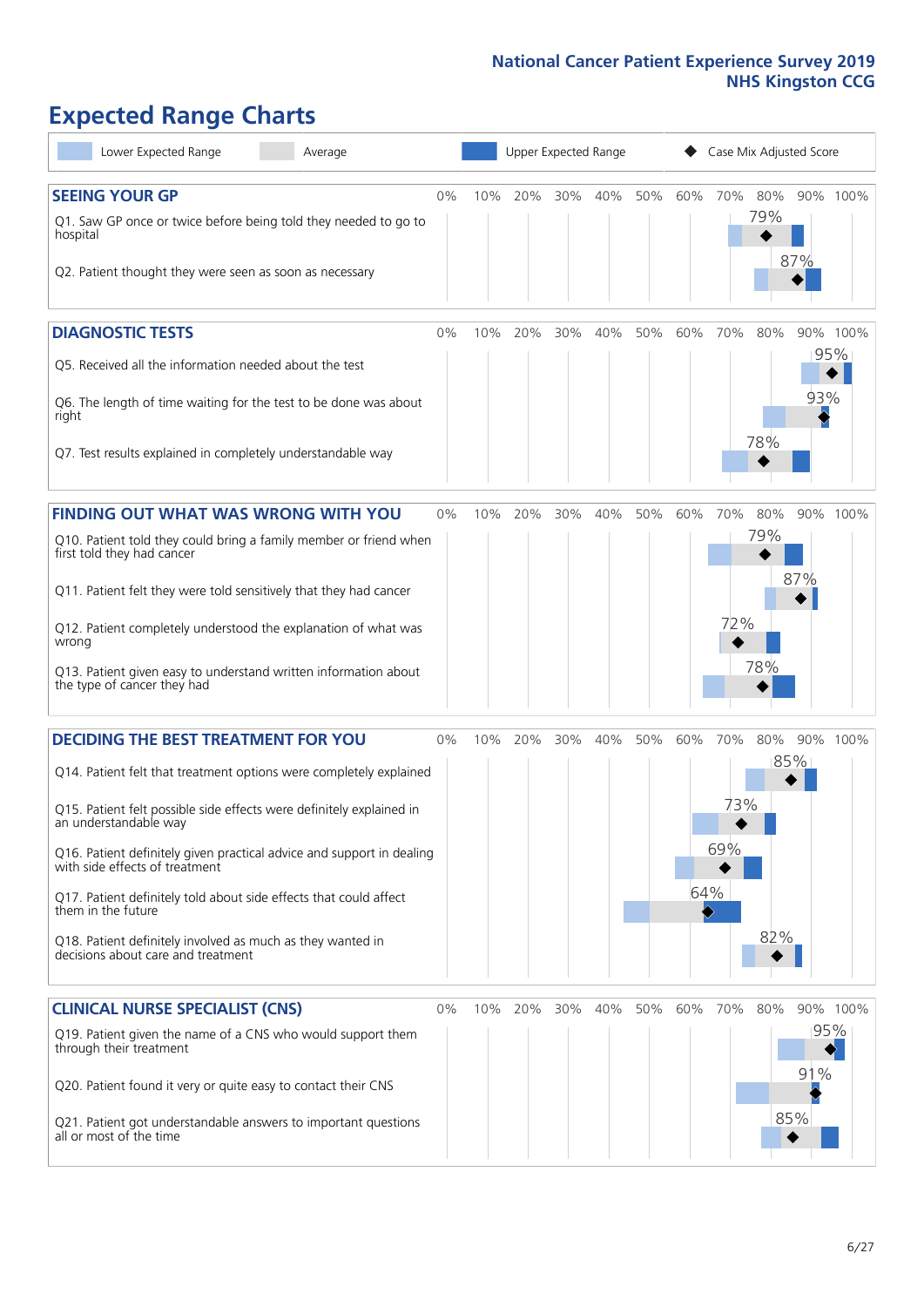# **Expected Range Charts**

| Lower Expected Range<br>Average                                                                                                           |    |     |         |     | Upper Expected Range |     |     |     |     | Case Mix Adjusted Score |          |
|-------------------------------------------------------------------------------------------------------------------------------------------|----|-----|---------|-----|----------------------|-----|-----|-----|-----|-------------------------|----------|
| <b>SUPPORT FOR PEOPLE WITH CANCER</b><br>Q22. Hospital staff gave information about support or self-help<br>groups for people with cancer | 0% | 10% | 20%     | 30% | 40%                  | 50% | 60% | 70% | 80% | 91%                     | 90% 100% |
| Q23. Hospital staff discussed or gave information about the impact<br>cancer could have on day to day activities                          |    |     |         |     |                      |     |     |     |     | 85%                     |          |
| Q24. Hospital staff gave information on getting financial help or<br>possible benefits                                                    |    |     |         |     |                      |     |     | 70% |     |                         |          |
| Q25. Hospital staff told patient they could get free prescriptions                                                                        |    |     |         |     |                      |     |     |     |     | 86%                     |          |
| <b>OPERATIONS</b>                                                                                                                         | 0% | 10% | 20%     | 30% | 40%                  | 50% | 60% | 70% | 80% |                         | 90% 100% |
| Q27. Beforehand, patient had all the information needed about the<br>operation                                                            |    |     |         |     |                      |     |     |     |     |                         | 97%      |
| Q28. Afterwards, staff completely explained how operation had<br>gone in understandable way                                               |    |     |         |     |                      |     |     |     | 79% |                         |          |
| <b>HOSPITAL CARE AS AN INPATIENT</b>                                                                                                      | 0% |     | 10% 20% | 30% | 40%                  | 50% | 60% | 70% | 80% |                         | 90% 100% |
| Q30. Hospital staff didn't talk in front of patient as if patient wasn't<br>there                                                         |    |     |         |     |                      |     |     |     | 80% |                         |          |
| Q31. Patient had confidence and trust in all doctors treating them                                                                        |    |     |         |     |                      |     |     |     |     | 89%                     |          |
| Q32. Patient's family or someone close definitely felt able to talk to<br>a doctor                                                        |    |     |         |     |                      |     |     |     | 77% |                         |          |
| Q33. Patient had confidence and trust in all the ward nurses<br>treating them                                                             |    |     |         |     |                      |     |     |     | 77% |                         |          |
| Q34. Patient thought there were always or nearly always enough<br>nurses on duty to care for them                                         |    |     |         |     |                      |     |     | 66% |     |                         |          |
| Q35. All hospital staff asked patient what name they prefer to be<br>called by                                                            |    |     |         |     |                      |     |     | 67% |     |                         |          |
| Q36. Patient always given enough privacy when discussing<br>condition or treatment                                                        |    |     |         |     |                      |     |     |     |     | 86%                     |          |
| Q37. Patient definitely found hospital staff to discuss worries or<br>fears during their inpatient visit                                  |    |     |         |     |                      | 52% |     |     |     |                         |          |
| Q38. Hospital staff definitely did everything they could to help<br>control pain                                                          |    |     |         |     |                      |     |     |     |     | 88%                     |          |
| Q39. Patient always felt they were treated with respect and dignity<br>while in hospital                                                  |    |     |         |     |                      |     |     |     |     | 91%                     |          |
| Q40. Patient given clear written information about what should or<br>should not do after leaving hospital                                 |    |     |         |     |                      |     |     |     |     | 88%                     |          |
| Q41. Hospital staff told patient who to contact if worried about<br>condition or treatment after leaving hospital                         |    |     |         |     |                      |     |     |     |     | 95%                     |          |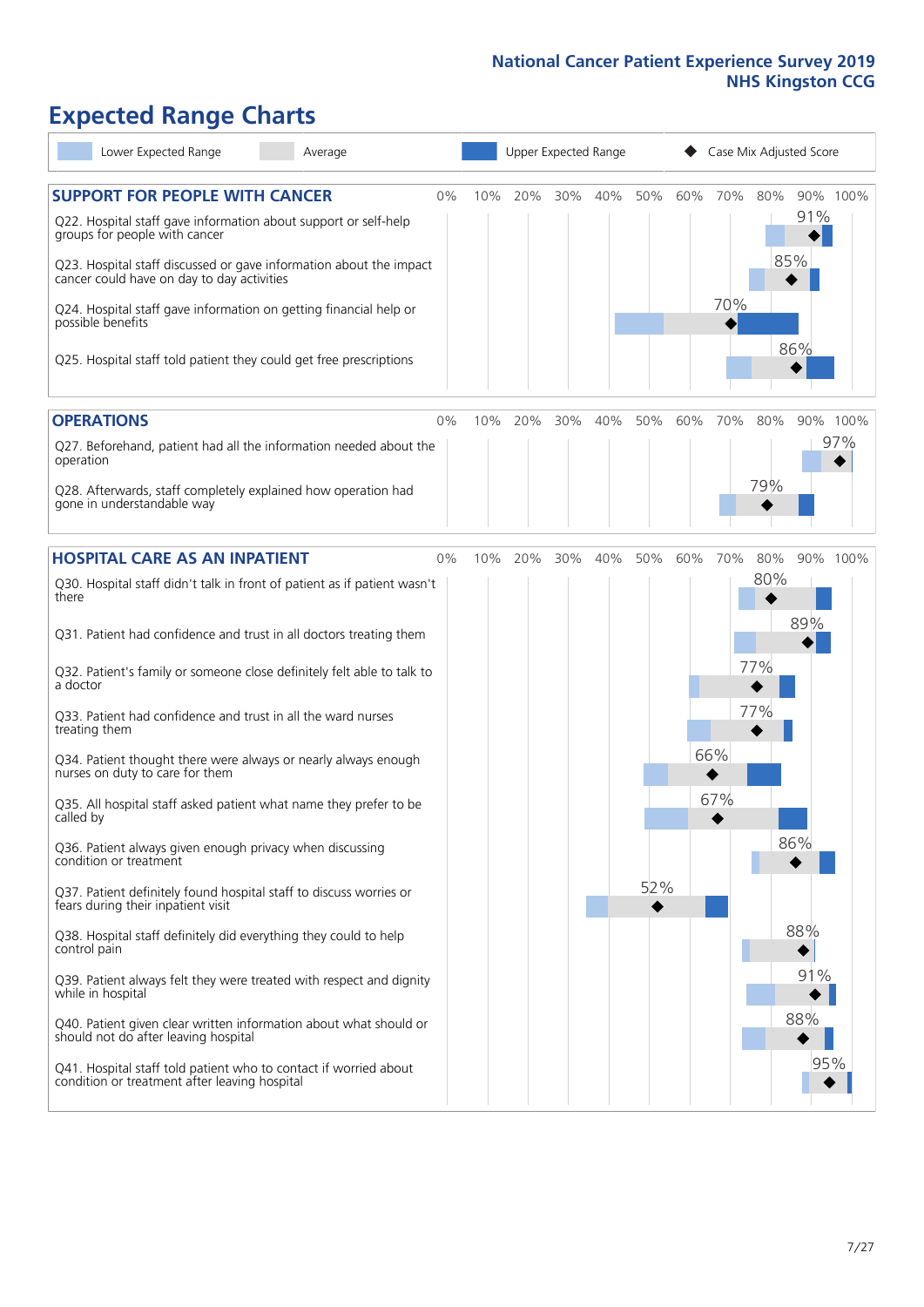# **Expected Range Charts**

| Lower Expected Range                                                                                                                                                                                                                                                                                                                                                                                                                                                                                                                                                                                                                                                                                   | Average |    |     | Upper Expected Range |     |                                 |            |            |                            | Case Mix Adjusted Score |          |                 |
|--------------------------------------------------------------------------------------------------------------------------------------------------------------------------------------------------------------------------------------------------------------------------------------------------------------------------------------------------------------------------------------------------------------------------------------------------------------------------------------------------------------------------------------------------------------------------------------------------------------------------------------------------------------------------------------------------------|---------|----|-----|----------------------|-----|---------------------------------|------------|------------|----------------------------|-------------------------|----------|-----------------|
| <b>HOSPITAL CARE AS A DAY PATIENT / OUTPATIENT 0%</b><br>Q43. Patient definitely found hospital staff to discuss worries or<br>fears during their outpatient or day case visit<br>Q44. Cancer doctor had the right documents at patient's last<br>outpatient appointment<br>Q46. Beforehand patient completely had all information needed<br>about radiotherapy treatment<br>Q47. Patient completely given understandable information about<br>whether radiotherapy was working<br>Q49. Beforehand patient completely had all information needed<br>about chemotherapy treatment<br>Q50. Patient given enough information about whether<br>chemotherapy was working in a completely understandable way |         |    | 10% | 20%                  | 30% | 40%                             | 50%        | 60%        | 70%<br>73%  <br>65%<br>67% | 80%<br>82%              | 92%      | 90% 100%<br>96% |
| <b>HOME CARE AND SUPPORT</b><br>Q51. Hospital staff definitely gave family or someone close all the<br>information needed to help care at home<br>Q52. Patient definitely given enough support from health or social<br>services during treatment<br>Q53. Patient definitely given enough support from health or social<br>services after treatment                                                                                                                                                                                                                                                                                                                                                    |         | 0% | 10% | 20%                  | 30% | 40%<br>43%                      | 50%<br>51% | 60%<br>62% | 70%                        | 80%                     |          | 90% 100%        |
| <b>CARE FROM YOUR GENERAL PRACTICE</b><br>Q54. GP given enough information about patient's condition and<br>treatment<br>Q55. General practice staff definitely did everything they could to<br>support patient during treatment                                                                                                                                                                                                                                                                                                                                                                                                                                                                       |         | 0% | 10% | 20%                  | 30% | 40%                             | 50%        | 60%<br>62% | 70%                        | 80%                     |          | 90% 100%<br>97% |
| <b>YOUR OVERALL NHS CARE</b><br>Q56. Different people treating and caring for patient always work<br>well together to give best possible care<br>Q57. Patient given a care plan<br>Q58. Overall the administration of care was good or very good<br>Q59. Patient felt length of time for attending clinics and<br>appointments for cancer was about right<br>Q60. Someone discussed with patient whether they would like to<br>take part in cancer research                                                                                                                                                                                                                                            |         | 0% | 10% | 20%                  | 30% | 40%<br>44%<br>42%<br>$\Diamond$ | 50%        | 60%        | 70%<br>74%                 | 80%<br>77%              | 88%      | 90% 100%        |
| Q61. Patient's average rating of care scored from very poor to very<br>good                                                                                                                                                                                                                                                                                                                                                                                                                                                                                                                                                                                                                            |         | 0  |     | 2                    | 3   | 4                               | 5          | 6          | 7                          | 8                       | 9<br>8.9 | 10              |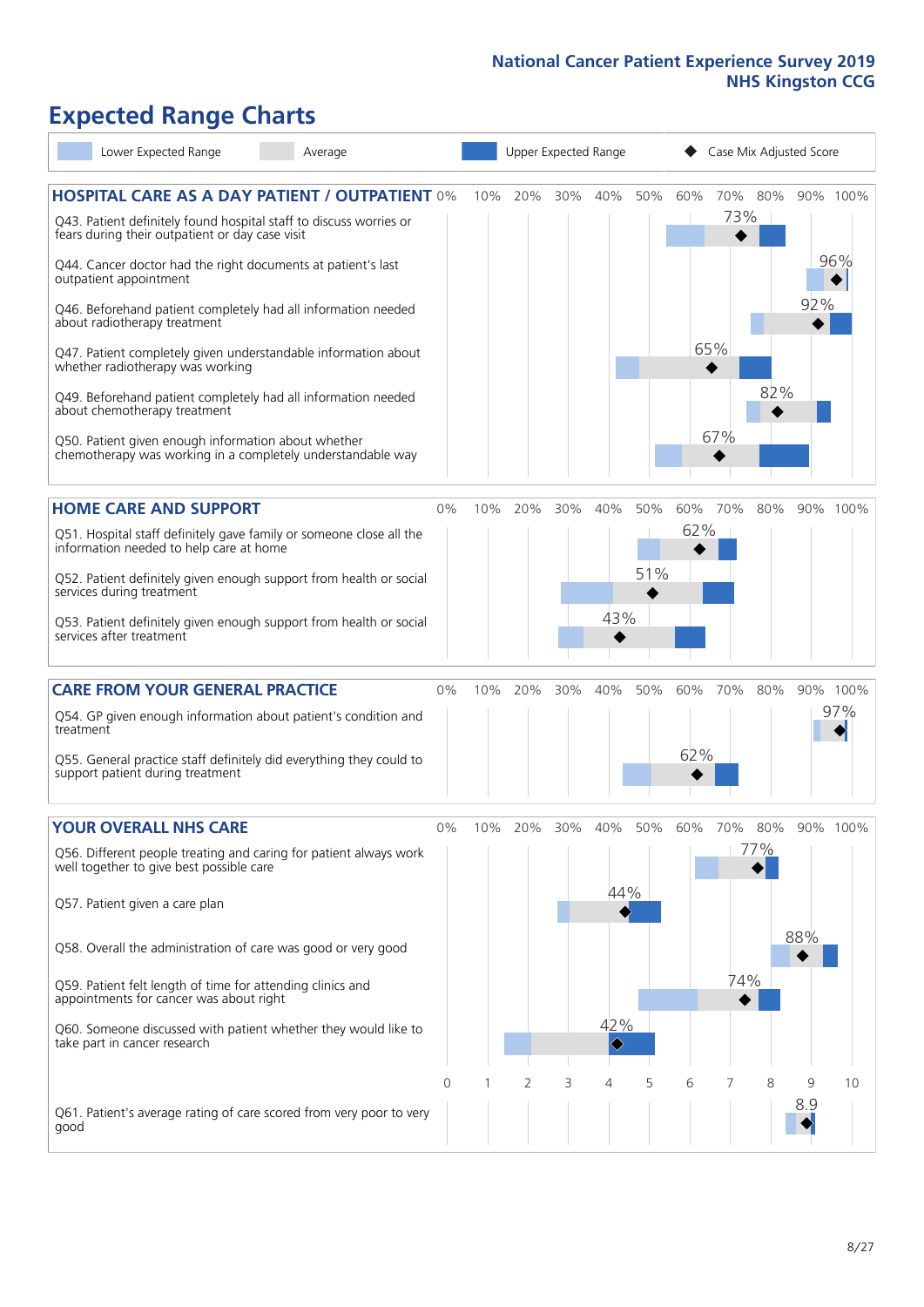# **Comparability Tables**

\* Indicates where a score has been suppressed because there are less than 21 responses.

\*\* No score available for 2018.

 $\triangle$  or  $\nabla$ 

Change 2018-2019: Indicates where 2019 score is significantly higher or lower than 2018 score Change Overall: Indicates significant change overall (2015, 2016, 2017, 2018 and 2019).

Adjusted Score below Lower Expected Range Adjusted Score between Upper and Lower Expected Ranges Adjusted Score above Upper

Expected Range

|                                                                             |           | Unadjusted Scores<br>Case Mix Adjusted Scores |              |               |                                                  |         |               |                |                                     |                   |
|-----------------------------------------------------------------------------|-----------|-----------------------------------------------|--------------|---------------|--------------------------------------------------|---------|---------------|----------------|-------------------------------------|-------------------|
|                                                                             | 2018<br>n | 2018<br>Score                                 | 2019<br>n    | 2019<br>Score | $\sqrt{(\text{Change})}$ Change<br>2018-<br>2019 | Overall | 2019<br>Score | Lower<br>Range | Upper<br>Expected Expected<br>Range | National<br>Score |
| <b>SEEING YOUR GP</b>                                                       |           |                                               |              |               |                                                  |         |               |                |                                     |                   |
| Q1. Saw GP once or twice before being told they needed to go<br>to hospital | 162       | 83%                                           | $70^{\circ}$ | 78%           |                                                  |         | 79%           | 73%            | 85%                                 | 79%               |
| Q2. Patient thought they were seen as soon as necessary                     | 225       | 87%                                           | 233          | 85%           |                                                  |         | 87%           | 79%            | 89%                                 | 84%               |
| <b>DIAGNOSTIC TESTS</b>                                                     |           |                                               |              |               |                                                  |         |               |                |                                     |                   |

| O5. Received all the information needed about the test                    | $**$ | **  | .00 | 95% | 95% | 92% | 98% | 95% |
|---------------------------------------------------------------------------|------|-----|-----|-----|-----|-----|-----|-----|
| Q6. The length of time waiting for the test to be done was<br>about right | 200  | 92% | 201 | 93% | 93% | 84% | 93% | 88% |
| Q7. Test results explained in completely understandable way               | 201  | 80% | 204 | 77% | 78% | 74% | 85% | 80% |

| <b>FINDING OUT WHAT WAS WRONG WITH YOU</b>                                                      |     |     |     |     |     |     |     |     |
|-------------------------------------------------------------------------------------------------|-----|-----|-----|-----|-----|-----|-----|-----|
| Q10. Patient told they could bring a family member or friend<br>when first told they had cancer | 215 | 80% | 214 | 78% | 79% | 70% | 83% | 77% |
| Q11. Patient felt they were told sensitively that they had cancer                               | 224 | 82% | 235 | 86% | 87% | 81% | 90% | 86% |
| Q12. Patient completely understood the explanation of what<br>was wrong                         | 230 | 68% | 234 | 71% | 72% | 68% | 79% | 73% |
| Q13. Patient given easy to understand written information<br>about the type of cancer they had  | 198 | 74% | 211 | 77% | 78% | 69% | 80% | 74% |

| <b>DECIDING THE BEST TREATMENT FOR YOU</b>                                                              |      |     |     |     |  |     |     |     |     |
|---------------------------------------------------------------------------------------------------------|------|-----|-----|-----|--|-----|-----|-----|-----|
| Q14. Patient felt that treatment options were completely<br>explained                                   | 200  | 87% | 218 | 84% |  | 85% | 79% | 88% | 83% |
| Q15. Patient felt possible side effects were definitely explained<br>in an understandable way           | 222  | 76% | 229 | 72% |  | 73% | 67% | 79% | 73% |
| Q16. Patient definitely given practical advice and support in<br>dealing with side effects of treatment | 224  | 66% | 226 | 68% |  | 69% | 61% | 73% | 67% |
| Q17. Patient definitely told about side effects that could affect<br>them in the future                 | 197  | 58% | 213 | 63% |  | 64% | 50% | 63% | 57% |
| Q18. Patient definitely involved as much as they wanted in<br>decisions about care and treatment        | $**$ | **  | 235 | 81% |  | 82% | 76% | 86% | 81% |

| <b>CLINICAL NURSE SPECIALIST (CNS)</b>                                                    |     |     |     |     |     |     |     |     |
|-------------------------------------------------------------------------------------------|-----|-----|-----|-----|-----|-----|-----|-----|
| Q19. Patient given the name of a CNS who would support them<br>through their treatment    | 222 | 94% | 227 | 95% | 95% | 88% | 96% | 92% |
| Q20. Patient found it very or quite easy to contact their CNS                             | 188 | 82% | 191 | 91% | 91% | 80% | 90% | 85% |
| Q21. Patient got understandable answers to important<br>questions all or most of the time |     | 89% |     | 85% | 85% | 83% | 92% | 87% |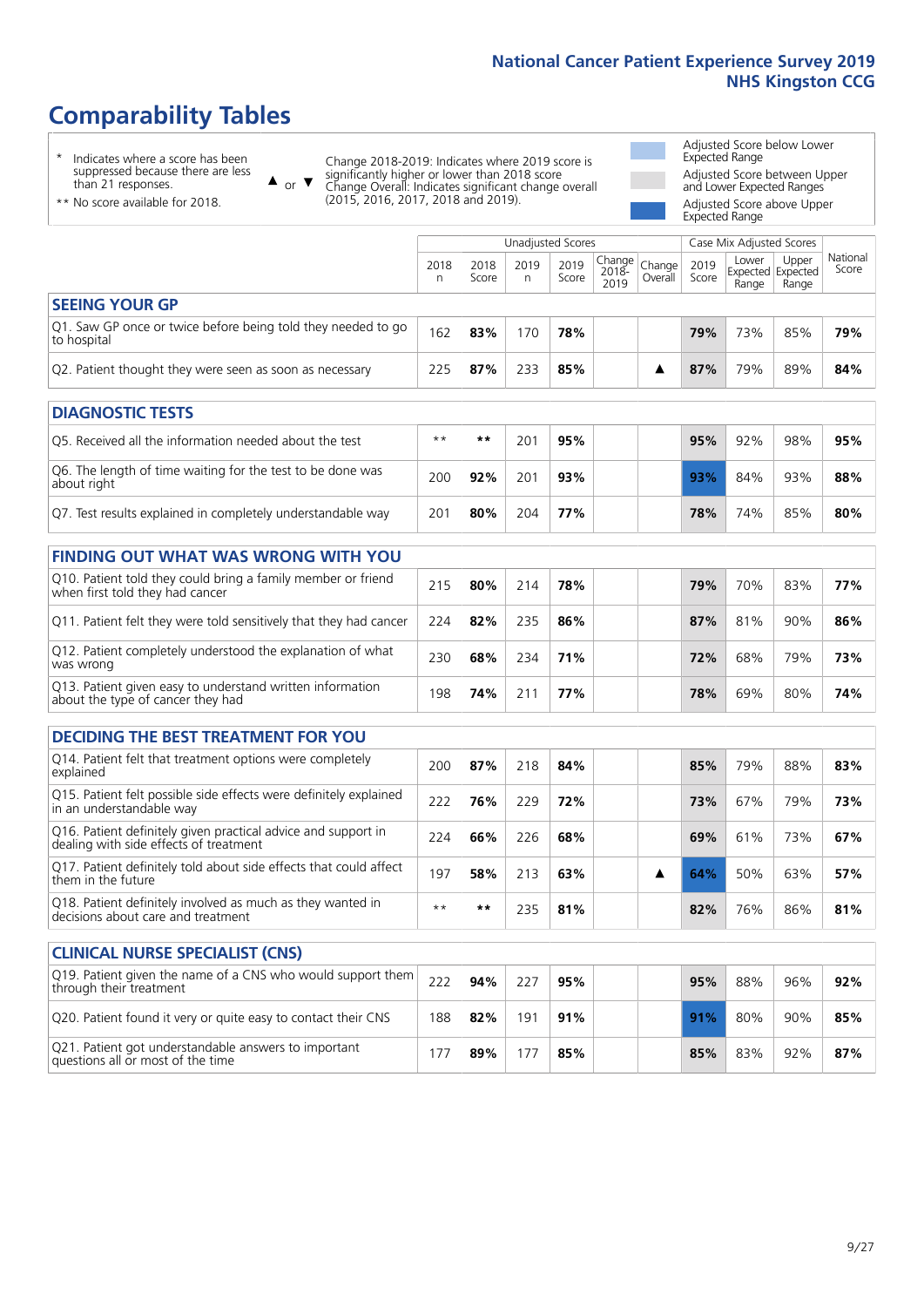# **Comparability Tables**

\* Indicates where a score has been suppressed because there are less than 21 responses.

\*\* No score available for 2018.

 $\triangle$  or  $\nabla$ 

Change 2018-2019: Indicates where 2019 score is significantly higher or lower than 2018 score Change Overall: Indicates significant change overall (2015, 2016, 2017, 2018 and 2019).

Adjusted Score below Lower Expected Range Adjusted Score between Upper and Lower Expected Ranges Adjusted Score above Upper Expected Range

|                                                                                                                   |              |               | <b>Unadjusted Scores</b> |               |                         |                   |               | Case Mix Adjusted Scores            |                |                   |
|-------------------------------------------------------------------------------------------------------------------|--------------|---------------|--------------------------|---------------|-------------------------|-------------------|---------------|-------------------------------------|----------------|-------------------|
|                                                                                                                   | 2018<br>n    | 2018<br>Score | 2019<br>n                | 2019<br>Score | Change<br>2018-<br>2019 | Change<br>Overall | 2019<br>Score | Lower<br>Expected Expected<br>Range | Upper<br>Range | National<br>Score |
| <b>SUPPORT FOR PEOPLE WITH CANCER</b>                                                                             |              |               |                          |               |                         |                   |               |                                     |                |                   |
| Q22. Hospital staff gave information about support or self-help<br>groups for people with cancer                  | 182          | 87%           | 187                      | 91%           |                         |                   | 91%           | 83%                                 | 93%            | 88%               |
| Q23. Hospital staff discussed or gave information about the<br>impact cancer could have on day to day activities  | 151          | 83%           | 167                      | 85%           |                         |                   | 85%           | 78%                                 | 90%            | 84%               |
| Q24. Hospital staff gave information on getting financial help or<br>possible benefits                            | 116          | 67%           | 112                      | 71%           |                         | ▲                 | 70%           | 54%                                 | 72%            | 63%               |
| Q25. Hospital staff told patient they could get free prescriptions                                                | 121          | 83%           | 124                      | 86%           |                         |                   | 86%           | 75%                                 | 89%            | 82%               |
| <b>OPERATIONS</b>                                                                                                 |              |               |                          |               |                         |                   |               |                                     |                |                   |
| Q27. Beforehand, patient had all the information needed about<br>the operation                                    | 114          | 94%           | 103                      | 97%           |                         |                   | 97%           | 93%                                 | 100%           | 96%               |
| Q28. Afterwards, staff completely explained how operation had<br>gone in understandable way                       | 113          | 83%           | 105                      | 78%           |                         |                   | 79%           | 71%                                 | 87%            | 79%               |
| <b>HOSPITAL CARE AS AN INPATIENT</b>                                                                              |              |               |                          |               |                         |                   |               |                                     |                |                   |
| Q30. Hospital staff didn't talk in front of patient as if patient<br>wasn't there                                 | $\star\star$ | $***$         | 92                       | 79%           |                         |                   | 80%           | 76%                                 | 91%            | 84%               |
| Q31. Patient had confidence and trust in all doctors treating<br>them                                             | $* *$        | $***$         | 93                       | 88%           |                         |                   | 89%           | 76%                                 | 91%            | 84%               |
| Q32. Patient's family or someone close definitely felt able to talk<br>to a doctor                                | $* *$        | $***$         | 78                       | 76%           |                         |                   | 77%           | 62%                                 | 82%            | 72%               |
| Q33. Patient had confidence and trust in all the ward nurses<br>treating them                                     | $* *$        | **            | 92                       | 75%           |                         |                   | 77%           | 65%                                 | 83%            | 74%               |
| Q34. Patient thought there were always or nearly always<br>enough nurses on duty to care for them                 | $* *$        | $***$         | 92                       | 64%           |                         |                   | 66%           | 55%                                 | 74%            | 64%               |
| Q35. All hospital staff asked patient what name they prefer to<br>be called by                                    | $* *$        | **            | 91                       | 63%           |                         |                   | 67%           | 60%                                 | 82%            | 71%               |
| Q36. Patient always given enough privacy when discussing<br>condition or treatment                                | $* *$        | $***$         | 91                       | 86%           |                         |                   | 86%           | 77%                                 | 92%            | 85%               |
| Q37. Patient definitely found hospital staff to discuss worries or<br>fears during their inpatient visit          | $* *$        | **            | 66                       | 50%           |                         |                   | 52%           | 40%                                 | 64%            | 52%               |
| Q38. Hospital staff definitely did everything they could to help<br>control pain                                  | $* *$        | $***$         | 85                       | 87%           |                         |                   | 88%           | 75%                                 | 91%            | 83%               |
| Q39. Patient always felt they were treated with respect and<br>dignity while in hospital                          | $* *$        | **            | 93                       | 90%           |                         |                   | 91%           | 81%                                 | 94%            | 88%               |
| Q40. Patient given clear written information about what should<br>or should not do after leaving hospital         | $\star\star$ | **            | 86                       | 87%           |                         |                   | 88%           | 79%                                 | 93%            | 86%               |
| Q41. Hospital staff told patient who to contact if worried about<br>condition or treatment after leaving hospital | $**$         | **            | 92                       | 95%           |                         |                   | 95%           | 89%                                 | 99%            | 94%               |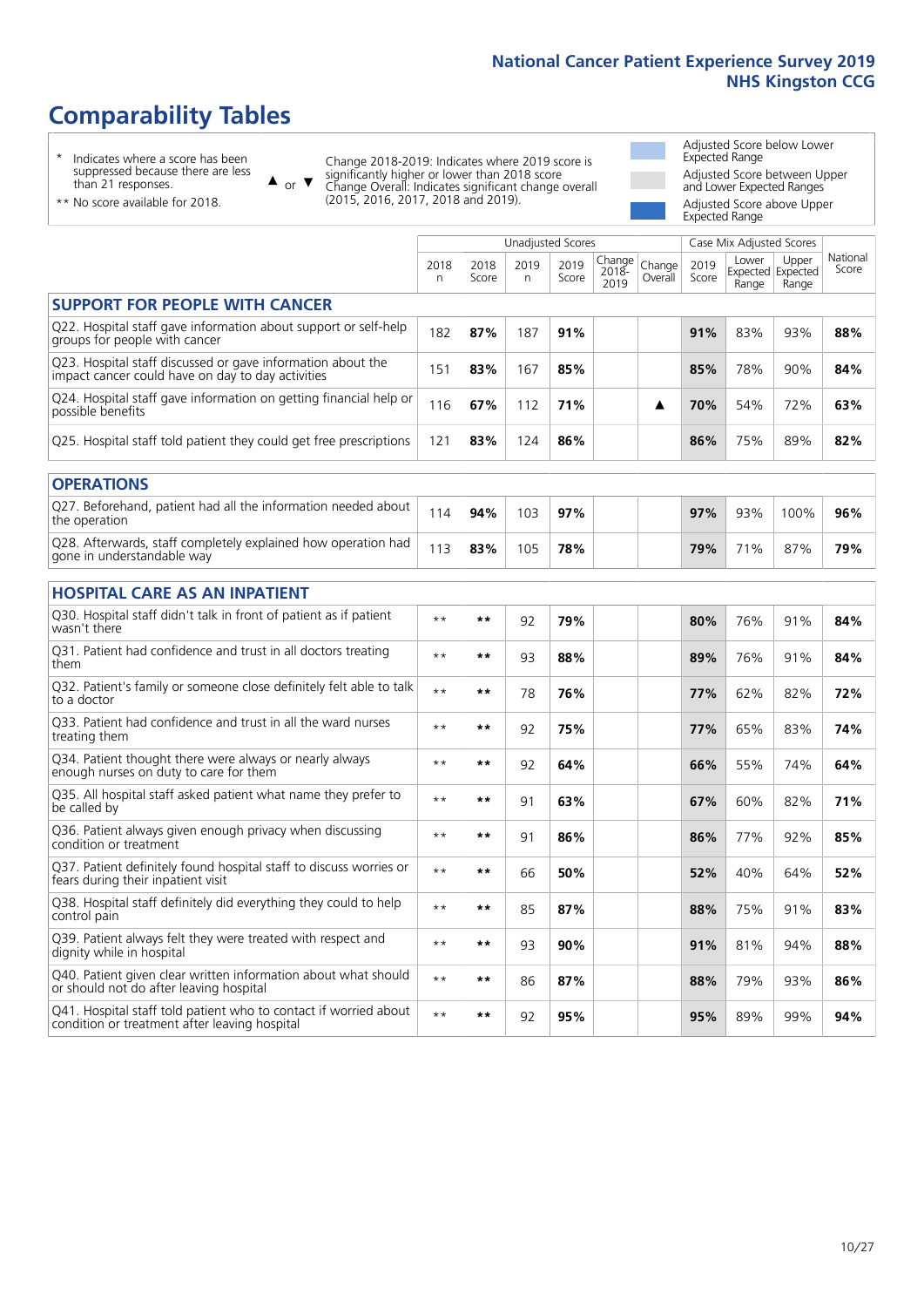# **Comparability Tables**

\* Indicates where a score has been suppressed because there are less than 21 responses.

\*\* No score available for 2018.

 $\triangle$  or  $\nabla$ 

Change 2018-2019: Indicates where 2019 score is significantly higher or lower than 2018 score Change Overall: Indicates significant change overall (2015, 2016, 2017, 2018 and 2019).

Adjusted Score below Lower Expected Range Adjusted Score between Upper and Lower Expected Ranges Adjusted Score above Upper Expected Range

|                                                                                                                       |           |               |           | <b>Unadjusted Scores</b> |                         |                   |               | Case Mix Adjusted Scores |                                     |                   |
|-----------------------------------------------------------------------------------------------------------------------|-----------|---------------|-----------|--------------------------|-------------------------|-------------------|---------------|--------------------------|-------------------------------------|-------------------|
|                                                                                                                       | 2018<br>n | 2018<br>Score | 2019<br>n | 2019<br>Score            | Change<br>2018-<br>2019 | Change<br>Overall | 2019<br>Score | Lower<br>Range           | Upper<br>Expected Expected<br>Range | National<br>Score |
| <b>HOSPITAL CARE AS A DAY PATIENT / OUTPATIENT</b>                                                                    |           |               |           |                          |                         |                   |               |                          |                                     |                   |
| Q43. Patient definitely found hospital staff to discuss worries or<br>fears during their outpatient or day case visit | 172       | 66%           | 173       | 72%                      |                         |                   | 73%           | 64%                      | 77%                                 | 71%               |
| Q44. Cancer doctor had the right documents at patient's last<br>outpatient appointment                                | 205       | 96%           | 203       | 96%                      |                         |                   | 96%           | 93%                      | 99%                                 | 96%               |
| Q46. Beforehand patient completely had all information needed<br>about radiotherapy treatment                         | 61        | 82%           | 69        | 91%                      |                         |                   | 92%           | 78%                      | 94%                                 | 86%               |
| Q47. Patient completely given understandable information<br>about whether radiotherapy was working                    | 43        | 51%           | 60        | 65%                      |                         |                   | 65%           | 47%                      | 72%                                 | 60%               |
| Q49. Beforehand patient completely had all information needed<br>about chemotherapy treatment                         | 119       | 87%           | 103       | 82%                      |                         |                   | 82%           | 77%                      | 91%                                 | 84%               |
| Q50. Patient given enough information about whether<br>chemotherapy was working in a completely understandable way    | 108       | 66%           | 90        | 68%                      |                         |                   | 67%           | 58%                      | 77%                                 | 68%               |
| <b>HOME CARE AND SUPPORT</b>                                                                                          |           |               |           |                          |                         |                   |               |                          |                                     |                   |
| Q51. Hospital staff definitely gave family or someone close all<br>the information needed to help care at home        | 172       | 64%           | 178       | 62%                      |                         |                   | 62%           | 53%                      | 67%                                 | 60%               |
| Q52. Patient definitely given enough support from health or<br>social services during treatment                       | 99        | 48%           | 97        | 51%                      |                         |                   | 51%           | 41%                      | 63%                                 | 52%               |
| Q53. Patient definitely given enough support from health or<br>social services after treatment                        | 69        | 49%           | 75        | 43%                      |                         |                   | 43%           | 34%                      | 56%                                 | 45%               |
| <b>CARE FROM YOUR GENERAL PRACTICE</b>                                                                                |           |               |           |                          |                         |                   |               |                          |                                     |                   |
| Q54. GP given enough information about patient's condition<br>and treatment                                           | 199       | 92%           | 202       | 97%                      |                         |                   | 97%           | 92%                      | 98%                                 | 95%               |
| Q55. General practice staff definitely did everything they could<br>to support patient during treatment               | 144       | 58%           | 160       | 62%                      |                         |                   | 62%           | 51%                      | 66%                                 | 58%               |
| <b>YOUR OVERALL NHS CARE</b>                                                                                          |           |               |           |                          |                         |                   |               |                          |                                     |                   |
| Q56. Different people treating and caring for patient always                                                          | $**$      | $***$         |           |                          |                         |                   |               |                          |                                     |                   |
| work well together to give best possible care                                                                         |           |               | 224       | 75%                      |                         |                   | 77%           | 67%                      | 79%                                 | 73%               |
| Q57. Patient given a care plan                                                                                        | 167       | 34%           | 171       | 43%                      |                         | ▲                 | 44%           | 30%                      | 45%                                 | 38%               |
| Q58. Overall the administration of care was good or very good                                                         | 229       | 91%           | 234       | 88%                      |                         |                   | 88%           | 85%                      | 93%                                 | 89%               |
| Q59. Patient felt length of time for attending clinics and<br>appointments for cancer was about right                 | 229       | 69%           | 234       | 72%                      |                         |                   | 74%           | 62%                      | 77%                                 | 69%               |
| Q60. Someone discussed with patient whether they would like<br>to take part in cancer research                        | 218       | 45%           | 216       | 45%                      |                         |                   | 42%           | 21%                      | 40%                                 | 30%               |
| Q61. Patient's average rating of care scored from very poor to<br>very good                                           | 224       | 8.9           | 233       | 8.8                      |                         |                   | 8.9           | 8.6                      | 9.0                                 | 8.8               |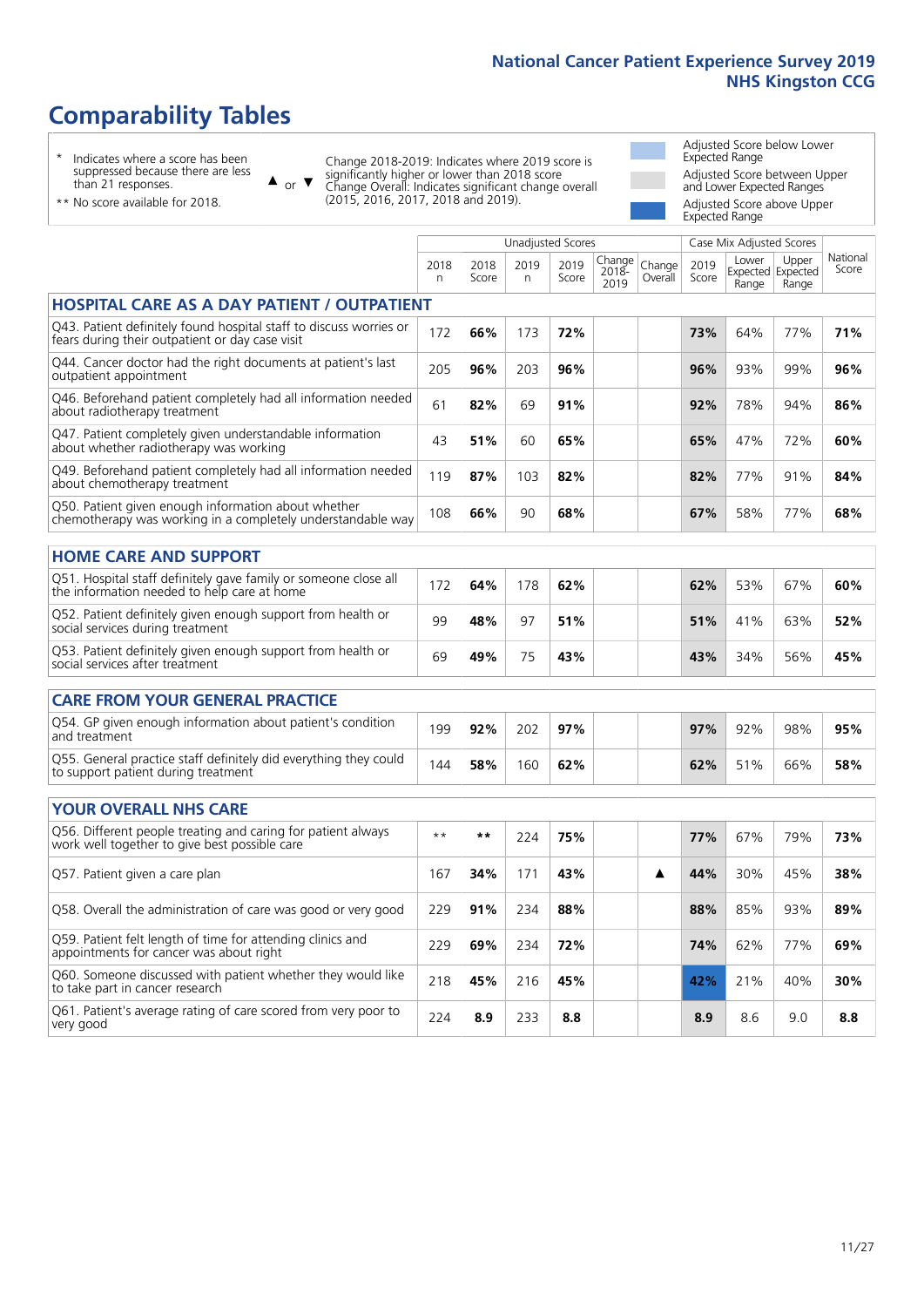- \* Indicates where a score has been suppressed because there are less than 21 responses.
- n.a. Indicates that there were no respondents for that tumour group.

| <b>SEEING YOUR GP</b>                           |            |         |               |            |                    |                |                  |         | Tumour Group |         |         |                 |                                                           |         |                |
|-------------------------------------------------|------------|---------|---------------|------------|--------------------|----------------|------------------|---------|--------------|---------|---------|-----------------|-----------------------------------------------------------|---------|----------------|
|                                                 |            | Brain   | <b>Breast</b> | Colorectal | ᠊ᢛ<br>Gynaecologic | Haematological | Head and<br>Neck | Lung    | Prostate     | Sarcoma | Skin    | Upper<br>Gastro | $\sigma$<br>Jrologica                                     | Other   | All<br>Cancers |
| Q1. Saw GP once or twice before being told they | <b>CCG</b> | $\star$ | 97%           | $\star$    |                    | 52%            | $\star$          | $\star$ | 91%          | n.a.    | $\star$ | $\star$         |                                                           | 80% 78% |                |
| needed to go to hospital                        | National   | 59%     |               |            | 94% 75% 77%        |                |                  |         |              |         |         |                 | 67%   79%   71%   82%   71%   90%   74%   83%   74%   79% |         |                |
| Q2. Patient thought they were seen as soon as   | <b>CCG</b> | $\star$ |               | 95% 76%    | $\star$            | 80%            | $\star$          | $\star$ | 93%          | n.a.    | $\star$ | $\star$         | $\star$                                                   | 81% 85% |                |
| necessary                                       | National   | 79%     |               | 89% 83%    |                    |                |                  |         |              |         |         |                 | 81%   82%   81%   84%   86%   69%   85%   79%   85%   79% |         | 84%            |

#### **DIAGNOSTIC TESTS** Tumour Group

|                                                   |                                          | Brain | <b>Breast</b> | Colorectal<br>LGT | ᠊ᢛ<br>Gynaecologic | Haematological | Head and<br>Neck | Lung    | Prostate | Sarcoma | Skin    | Upper<br>Gastro | rological                                   | Other | All<br>Cancers |
|---------------------------------------------------|------------------------------------------|-------|---------------|-------------------|--------------------|----------------|------------------|---------|----------|---------|---------|-----------------|---------------------------------------------|-------|----------------|
| Q5. Received all the information needed about     | <b>CCG</b>                               | n.a.  | 94%           |                   |                    | 100%           | $\star$          | $\star$ | 96%      | n.a.    |         | $\star$         | $\star$                                     |       | 93% 95%        |
| $\vert$ the test                                  | National                                 | 93%   |               | 95% 95%           |                    | 93% 95%        |                  | 93% 95% | 95%      | 93%     | 96%     |                 | 95% 95%                                     |       | 95% 95%        |
| Q6. The length of time waiting for the test to be | <b>CCG</b>                               |       | n.a. 100%     |                   | $\star$            | 97%            | $\star$          | $\star$ | 93%      | n.a.    | $\star$ | $\star$         | $\star$                                     |       | 93% 93%        |
| done was about right                              | National                                 |       | 84% 91% 88%   |                   |                    |                |                  |         |          |         |         |                 | 86% 89% 88% 87% 87% 81% 87% 84% 87% 86% 88% |       |                |
| Q7. Test results explained in completely          | <b>CCG</b>                               | n.a.  | 81%           |                   | $\star$            | 82%            | $\star$          | $\star$ | 71%      | n.a.    | $\star$ | $\star$         | $\star$                                     |       | 83% 77%        |
| understandable way                                | National 71% 83% 82% 77% 77% 79% 80% 80% |       |               |                   |                    |                |                  |         |          |         |         |                 | 78% 84% 75% 80% 76% 80%                     |       |                |

| <b>FINDING OUT WHAT WAS WRONG WITH YOU</b>        |          |         |               |                       |                |               |                        |         | Tumour Group |         |         |                 |            |         |                |
|---------------------------------------------------|----------|---------|---------------|-----------------------|----------------|---------------|------------------------|---------|--------------|---------|---------|-----------------|------------|---------|----------------|
|                                                   |          | Brain   | <b>Breast</b> | olorectal<br>LGT<br>Ū | Gynaecological | Haematologica | ad and<br>Neck<br>Head | Lung    | Prostate     | Sarcoma | Skin    | Upper<br>Gastro | Urological | Other   | All<br>Cancers |
| Q10. Patient told they could bring a family       | CCG      | $\star$ | 92%           | $\star$               | $\star$        | 58%           | $\ast$                 | $\star$ | 68%          | n.a.    | $\star$ | $\star$         | $\star$    | 79%     | 78%            |
| member or friend when first told they had cancer  | National | 85%     | 82%           | 82%                   | 71%            | 71%           | 71%                    | 77%     | 79%          | 73%     | 69%     | 76%             | 73%        | 75%     | 77%            |
| Q11. Patient felt they were told sensitively that | CCG      | $\star$ | 90%           | 90%                   |                | 80%           | $\ast$                 | $\star$ | 80%          | n.a.    | $\star$ | $\star$         | $\star$    |         | 91% 86%        |
| they had cancer                                   | National | 79%     |               | 89% 87%               | 82%            |               | 84% 87%                | 83%     | 86% 84%      |         | 89%     | 81%             | 84%        | 83% 86% |                |
| Q12. Patient completely understood the            | CCG      | $\star$ |               | 78% 81%               |                | 57%           | $\ast$                 | $\star$ | 79%          | n.a.    | $\star$ | $\star$         |            | 69%     | 171%           |
| explanation of what was wrong                     | National | 66%     | 77%           | 79%                   | 73%            | 60%           | 78%                    | 76%     | 79%          | 67%     | 80%     | 70%             | 77%        |         | 70% 73%        |
| Q13. Patient given easy to understand written     | CCG      | $\star$ | 93%           | $\star$               | $\star$        | 69%           | $\star$                | $\star$ | 90%          | n.a.    | $\star$ | $\star$         | $\star$    |         | 79% 77%        |
| information about the type of cancer they had     | National | 66%     | 78%           | 73%                   | 71%            | 76%           | 69%                    | 67% 83% |              | 67%     | 84%     | 67%             | 74%        | 65%     | 74%            |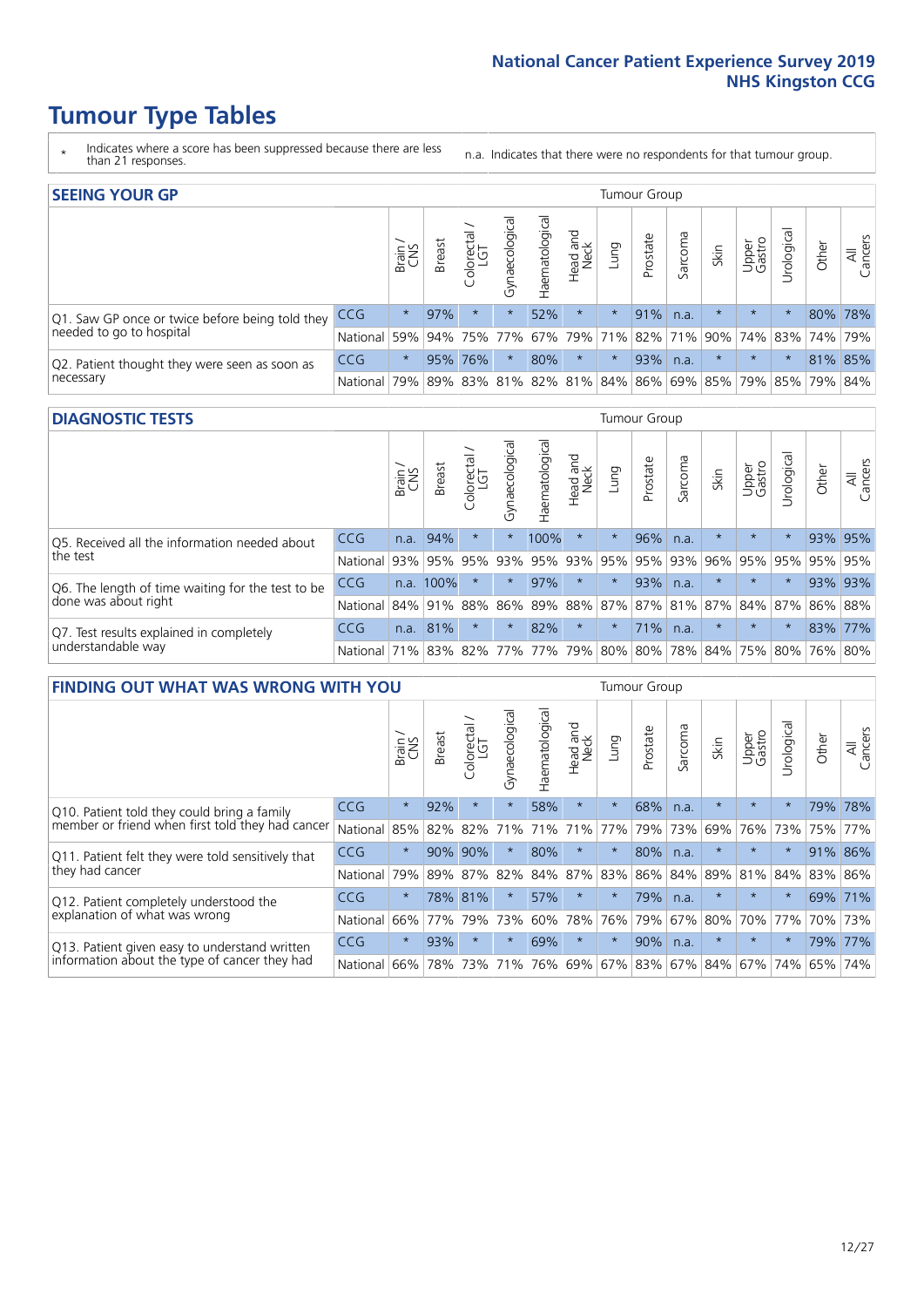- \* Indicates where a score has been suppressed because there are less than 21 responses.
- n.a. Indicates that there were no respondents for that tumour group.

| <b>DECIDING THE BEST TREATMENT FOR YOU</b>         |            |         |               |                             |                |                |                         |         | <b>Tumour Group</b>                     |                  |         |                 |            |         |                |
|----------------------------------------------------|------------|---------|---------------|-----------------------------|----------------|----------------|-------------------------|---------|-----------------------------------------|------------------|---------|-----------------|------------|---------|----------------|
|                                                    |            | Brain   | <b>Breast</b> | olorectal.<br>LGT<br>$\cup$ | Gynaecological | Haematological | ead and<br>Neck<br>Head | Lung    | Prostate                                | arcoma<br>$\sim$ | Skin    | Upper<br>Gastro | Jrological | Other   | All<br>Cancers |
| Q14. Patient felt that treatment options were      | CCG        | $\star$ | 89%           | $\star$                     | $\star$        | 76%            | $\star$                 | $\star$ | 90%                                     | n.a.             | $\star$ | $\star$         | $\star$    | 78%     | 84%            |
| completely explained                               | National   | 85%     | 85%           | 85%                         | 85%            | 82%            | 87%                     | 84%     | 83%                                     | 83%              | 89%     | 81%             | 83%        | 79%     | 83%            |
| Q15. Patient felt possible side effects were       | CCG        | $\star$ | 81%           | $\star$                     | $\star$        | 58%            | $\star$                 | $\star$ | 78%                                     | n.a.             | $\star$ | $\star$         | $\star$    | 74%     | 72%            |
| definitely explained in an understandable way      | National   | 69%     | 74%           | 76%                         | 75%            | 69%            | 73%                     | 74%     | 73%                                     | 73%              | 77%     | 72%             | 71%        | 70%     | 73%            |
| Q16. Patient definitely given practical advice and | <b>CCG</b> | $\star$ | 78%           | $\star$                     | $\star$        | 51%            | $\star$                 | $\star$ | 63%                                     | n.a.             | $\star$ | $\star$         |            |         | 83% 68%        |
| support in dealing with side effects of treatment  | National   | 63%     | 70%           | 70%                         | 69%            | 65%            | 70%                     | 69%     | 65%                                     | 66%              | 71%     | 66%             | 63%        | 64%     | 67%            |
| Q17. Patient definitely told about side effects    | CCG        | $\star$ | 71%           | $\star$                     | $\star$        | 51%            | $\star$                 | $\star$ | 74%                                     | n.a.             | $\star$ | $\star$         |            |         | 71% 63%        |
| that could affect them in the future               | National   | 62%     | 57%           | 59%                         | 56%            | 51%            | 64%                     | 56%     | 66%                                     | 54%              | 66%     | 53%             | 56%        | 52%     | 57%            |
| Q18. Patient definitely involved as much as they   | CCG        | $\star$ | 90%           | $\star$                     | $\star$        | 73%            | $\star$                 | $\star$ | 83%                                     | n.a.             | $\star$ | $\star$         | $^\star$   |         | 88% 81%        |
| wanted in decisions about care and treatment       | National   | 79%     |               |                             |                |                |                         |         | 81% 83% 81% 80% 81% 81% 84% 81% 87% 79% |                  |         |                 | 79%        | 78% 81% |                |

#### **CLINICAL NURSE SPECIALIST (CNS)** Tumour Group

|                                             |                      | Brain<br>CNS | <b>Breast</b> | olorectal<br>LGT<br>U | $\overline{\sigma}$<br>aecologic<br>$\bar{\xi}$ | ᠊ᢛ<br>ت<br>Haematologi | Head and<br>Neck        | Lung    | Prostate | Sarcoma | Skin                   | Upper<br>Gastro | σ<br>rologica | Other    | All<br>Cancers |
|---------------------------------------------|----------------------|--------------|---------------|-----------------------|-------------------------------------------------|------------------------|-------------------------|---------|----------|---------|------------------------|-----------------|---------------|----------|----------------|
| Q19. Patient given the name of a CNS who    | <b>CCG</b>           | $\star$      | 100%          | $\star$               |                                                 | 86%                    | $\star$                 | $\star$ | 96%      | n.a.    | $\star$                | $\star$         |               | 100% 95% |                |
| would support them through their treatment  | National             | 95%          | 95%           | 92%                   | 95%                                             | 92%                    | 91%                     |         |          |         | $ 94\% 91\% 91\% 91\%$ | 93%             | 85%           | 89%      | 92%            |
| Q20. Patient found it very or quite easy to | CCG                  | $\star$      | 94%           |                       | $\star$                                         | 97%                    | $\star$                 | $\star$ | $\star$  | n.a.    | $\star$                | $\star$         | $\star$       | 89%      | 91%            |
| contact their CNS                           | National I           | 86%          | 84% 88%       |                       | 85%                                             | 87%                    | 86%   86%   80%         |         |          |         |                        | 86% 90% 85% 83% |               | 83%      | 85%            |
| Q21. Patient got understandable answers to  | CCG                  | $\star$      | 91%           |                       | $\star$                                         | 88%                    | $\star$                 | $\star$ | $\star$  | n.a.    | $\star$                | $\star$         | $\star$       |          | 89% 85%        |
| important questions all or most of the time | National   82%   87% |              |               | 89%                   | 86%                                             |                        | 89% 88% 86% 87% 87% 93% |         |          |         |                        | 86% 87%         |               | 86%      | 87%            |

| <b>SUPPORT FOR PEOPLE WITH CANCER</b>                                                             |            |         |               |                        |                |                |                        |          | <b>Tumour Group</b> |         |         |                 |           |         |                |
|---------------------------------------------------------------------------------------------------|------------|---------|---------------|------------------------|----------------|----------------|------------------------|----------|---------------------|---------|---------|-----------------|-----------|---------|----------------|
|                                                                                                   |            | Brain   | <b>Breast</b> | olorectal.<br>LGT<br>Ũ | Gynaecological | Haematological | ad and<br>Neck<br>Head | Lung     | Prostate            | Sarcoma | Skin    | Upper<br>Gastro | Jrologica | Other   | All<br>Cancers |
| Q22. Hospital staff gave information about<br>support or self-help groups for people with         | <b>CCG</b> | $\star$ | 96%           | $\star$                | $\star$        | 91%            | $\star$                | $^\star$ | 87%                 | n.a.    | $\star$ | $\star$         | $\star$   | 88%     | 91%            |
| cancer                                                                                            | National   | 92%     | 92%           | 88%                    | 87%            | 86%            | 88%                    | 87%      | 91%                 | 86%     | 90%     | 88%             | 81%       | 83%     | 88%            |
| Q23. Hospital staff discussed or gave information<br>about the impact cancer could have on day to | CCG        | $\star$ | 90%           | $\star$                | $\star$        | 81%            | $\star$                | $\star$  | 95%                 | n.a.    | $\star$ | $\star$         | $\star$   | $\star$ | 85%            |
| day activities                                                                                    | National   | 84%     | 86%           | 85%                    | 82%            | 84%            | 84%                    | 83%      | 88%                 | 81%     | 86%     | 83%             | 78%       | 79%     | 84%            |
| Q24. Hospital staff gave information on getting                                                   | CCG        | $\star$ | 91%           | $\star$                | $\star$        | 68%            | $\ast$                 | $\star$  | $\star$             | n.a.    | $\star$ | $\star$         | $\star$   | $\star$ | 71%            |
| financial help or possible benefits                                                               | National   | 78%     | 68%           | 61%                    | 66%            | 61%            | 67%                    | 72%      | 55%                 | 64%     | 60%     | 64%             | 47%       | 59%     | 63%            |
| Q25. Hospital staff told patient they could get                                                   | <b>CCG</b> | $\star$ | 86%           | $\star$                | $\star$        | 85%            | $\star$                | $\star$  | $\star$             | n.a.    | $\star$ | $\star$         | $\star$   | $\ast$  | 86%            |
| free prescriptions                                                                                | National   | 82%     |               | 81% 83%                | 79%            |                | 87% 84% 86% 80%        |          |                     | 78%     | 71%     | 84%             | 73%       | 81%     | 82%            |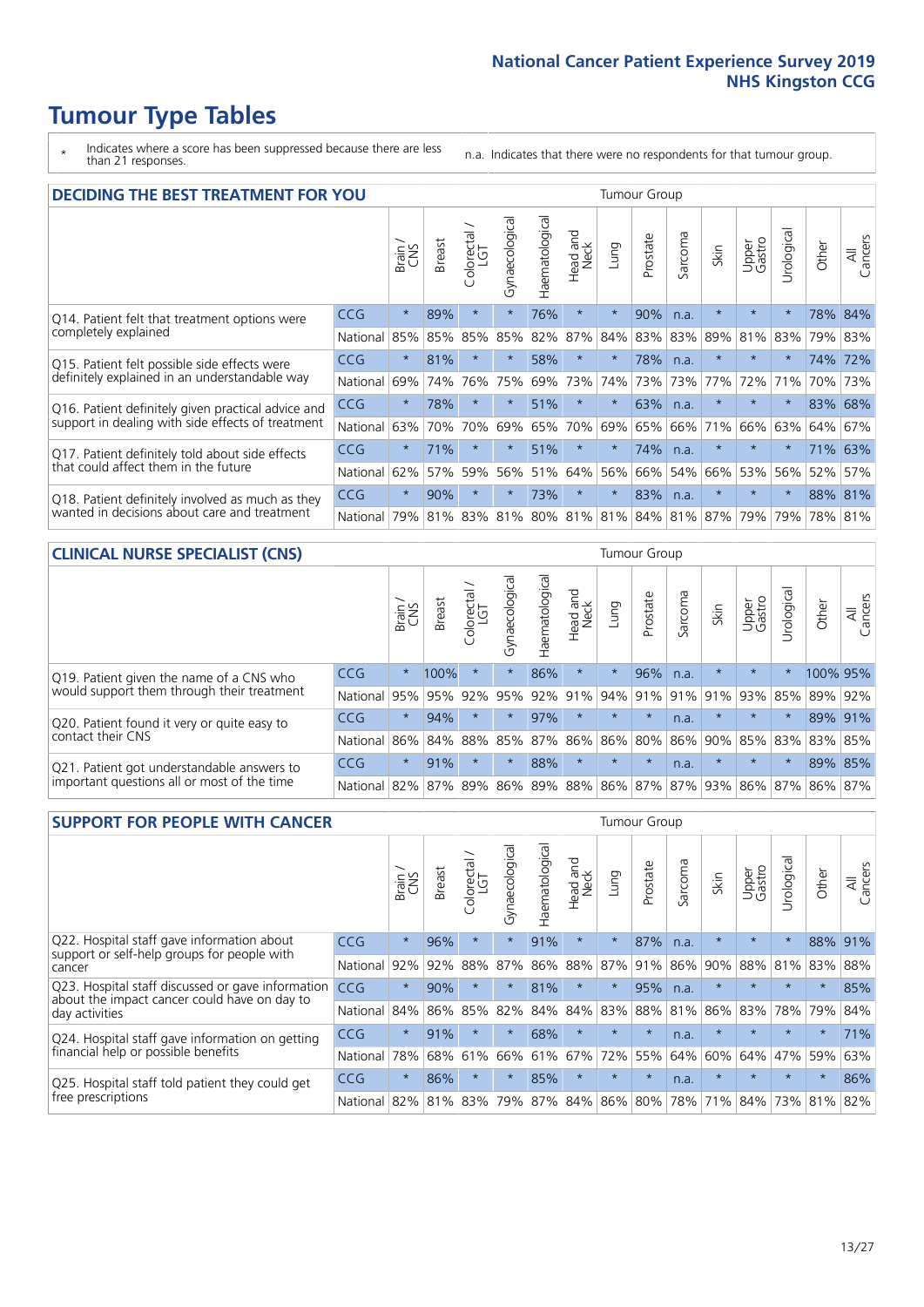- \* Indicates where a score has been suppressed because there are less than 21 responses.
- n.a. Indicates that there were no respondents for that tumour group.

| <b>OPERATIONS</b>                                |                      |              |               |                   |                |                             |                  |             | Tumour Group    |         |         |                 |             |         |                |
|--------------------------------------------------|----------------------|--------------|---------------|-------------------|----------------|-----------------------------|------------------|-------------|-----------------|---------|---------|-----------------|-------------|---------|----------------|
|                                                  |                      | Brain<br>CNS | <b>Breast</b> | Colorectal<br>LGT | Gynaecological | Haematological              | Head and<br>Neck | <b>Dung</b> | Prostate        | Sarcoma | Skin    | Upper<br>Gastro | Urologica   | Other   | All<br>Cancers |
| Q27. Beforehand, patient had all the information | CCG                  | $\star$      | 98%           | $\star$           | $\star$        | $\star$                     | $\star$          | $\star$     | $\star$         | n.a.    |         | n.a.            | $\star$     | $\star$ | 97%            |
| needed about the operation                       | National 96% 97% 96% |              |               |                   |                | 96% 94% 96% 95% 97% 95% 96% |                  |             |                 |         |         |                 | 96% 95% 95% |         | 96%            |
| Q28. Afterwards, staff completely explained how  | <b>CCG</b>           | $\star$      | 81%           | $\star$           | $\star$        | $\star$                     | $\star$          | $\star$     | $\star$         | n.a.    | $\star$ | n.a.            | $\star$     | $\star$ | 78%            |
| operation had gone in understandable way         | National             | 76%          |               | 79% 83%           |                | 79% 78% 79%                 |                  |             | 79% 78% 80% 82% |         |         | $ 79\% $        |             | 76% 77% | 79%            |

#### **HOSPITAL CARE AS AN INPATIENT** Tumour Group

|                                                                                                  |                                      | Brain   | Breast  | Colorectal /<br>LGT | Gynaecological | Haematological | Head and<br>Neck | Lung    | Prostate | Sarcoma | Skin    | Upper<br>Gastro | Urological      | Other   | All<br>Cancers |
|--------------------------------------------------------------------------------------------------|--------------------------------------|---------|---------|---------------------|----------------|----------------|------------------|---------|----------|---------|---------|-----------------|-----------------|---------|----------------|
| Q30. Hospital staff didn't talk in front of patient                                              | CCG                                  | $\star$ | 82%     | $\star$             | $\star$        | $\star$        | $\star$          | $\star$ | $\star$  | n.a.    | $\star$ | $\star$         | $\star$         | $\star$ | 79%            |
| as if patient wasn't there                                                                       | National                             | 81%     | 86%     | 81%                 | 83%            | 84%            | 83%              | 81%     | 88%      | 86%     | 86%     | 81%             | 83%             | 82%     | 84%            |
| O31. Patient had confidence and trust in all                                                     | CCG                                  | $\star$ | 91%     | $\star$             | $\star$        | $\star$        | $\star$          | $\star$ | $\star$  | n.a.    | $\star$ |                 | $\star$         | $\star$ | 88%            |
| doctors treating them                                                                            | National 82%                         |         | 83%     | 85%                 | 83%            | 82%            |                  | 87% 83% | 89%      | 86%     |         | 85% 81% 85%     |                 | 80%     | 84%            |
| Q32. Patient's family or someone close definitely                                                | CCG                                  | $\star$ | $\star$ | $\star$             | $\star$        | $\star$        | $\star$          | $\star$ | $\star$  | n.a.    | $\star$ | $\star$         | $\star$         | $\star$ | 76%            |
| felt able to talk to a doctor                                                                    | National                             | 67%     | 72%     | 73%                 | 72%            | 74%            | 75%              | 74%     | 72%      | 71%     | 74%     | 73%             | 71%             | 69%     | 72%            |
| O33. Patient had confidence and trust in all the                                                 | CCG                                  | $\star$ | 74%     | $\star$             | $\star$        | $\star$        | $\star$          | $\star$ | $\star$  | n.a.    | $\star$ | $\star$         | $\star$         | $\star$ | 75%            |
| ward nurses treating them                                                                        | National                             | 72%     | 73%     | 72%                 |                | 71% 77%        | 75%              | 77%     | 79%      | 74%     | 75%     | 73%             | 77%             | 69%     | 74%            |
| Q34. Patient thought there were always or nearly                                                 | CCG                                  | $\star$ | 74%     | $\star$             | $\star$        | $\star$        | $\star$          | $\star$ | $\star$  | n.a.    | $\star$ | $\star$         | $\star$         | $\star$ | 64%            |
| always enough nurses on duty to care for them                                                    | National                             | 68%     | 64%     | 62%                 | 63%            | 63%            | 65%              | 68%     | 72%      | 65%     | 70%     | 65%             | 66%             | 60%     | 64%            |
| Q35. All hospital staff asked patient what name                                                  | CCG                                  | $\star$ | 70%     | $\star$             | $\star$        | $\star$        | $\star$          | $\star$ | $\star$  | n.a.    | $\star$ |                 | $\star$         | $\star$ | 63%            |
| they prefer to be called by                                                                      | National                             | 68%     | 62%     | 74%                 | 65%            | 72%            | 71%              | 76%     | 72%      | 74%     | 70%     | 78%             | 76%             | 69%     | 71%            |
| Q36. Patient always given enough privacy when                                                    | CCG                                  | $\star$ | 87%     | $\star$             | $\star$        | $\star$        | $\star$          | $\star$ | $\star$  | n.a.    | $\star$ | $\star$         | $\star$         | $\star$ | 86%            |
| discussing condition or treatment                                                                | National                             | 78%     | 84%     | 85%                 | 81%            | 86%            |                  | 87% 84% | 88%      | 84%     | 84%     | 84%             | 85%             | 82%     | 85%            |
| Q37. Patient definitely found hospital staff to                                                  | <b>CCG</b>                           | $\star$ | $\star$ | $\star$             |                | ÷              | $\star$          | $\star$ | $\star$  | n.a.    | $\star$ |                 | $\star$         | $\star$ | 50%            |
| discuss worries or fears during their inpatient visit                                            | National                             | 45%     |         | 51% 55%             | 51%            | 56%            | 52%              | 49%     | 53%      | 54%     | 51%     |                 | 53% 49%         | 46%     | 52%            |
| Q38. Hospital staff definitely did everything they                                               | CCG                                  | $\star$ | 86%     | $\star$             | $\star$        | $\star$        | $\star$          | $\star$ | $\star$  | n.a.    | $\star$ | $\star$         | $\star$         | $\star$ | 87%            |
| could to help control pain                                                                       | National                             | 85%     | 83%     | 84%                 | 82%            | 82%            | 80%              | 84%     | 85%      | 83%     | 85%     | 82%             | 81%             | 82%     | 83%            |
| Q39. Patient always felt they were treated with                                                  | CCG                                  | $\star$ | 87%     | $\star$             | $\star$        | $\star$        | $\star$          | $\star$ | $\star$  | n.a.    | $\star$ |                 | $\star$         | $\star$ | 90%            |
| respect and dignity while in hospital                                                            | National 85%                         |         | 87%     | 87%                 | 85%            | 89%            |                  | 87% 88% | 91%      | 89%     | 89%     | 88%             | 90%             | 86%     | 88%            |
| Q40. Patient given clear written information<br>about what should or should not do after leaving | CCG                                  | $\star$ | 96%     | $\star$             | $\star$        | $\star$        | $\star$          | $\star$ | $\star$  | n.a.    | $\star$ | $\star$         | $\star$         | $\star$ | 87%            |
| hospital                                                                                         | National 80%                         |         | 89%     | 86%                 | 86%            | 83%            |                  | 87% 82% | 91%      | 85%     | 90%     | 82%             | 87%             | 83%     | 86%            |
| Q41. Hospital staff told patient who to contact<br>if worried about condition or treatment after | CCG                                  | $\star$ | 100%    | $\star$             | $\star$        | $\star$        | $\star$          | $\star$ | $\star$  | n.a.    | $\star$ | $\star$         | $\star$         | $\star$ | 95%            |
| leaving hospital                                                                                 | National 94% 95% 95% 93% 96% 93% 92% |         |         |                     |                |                |                  |         | 96%      |         |         |                 | 94% 95% 92% 92% | 93% 94% |                |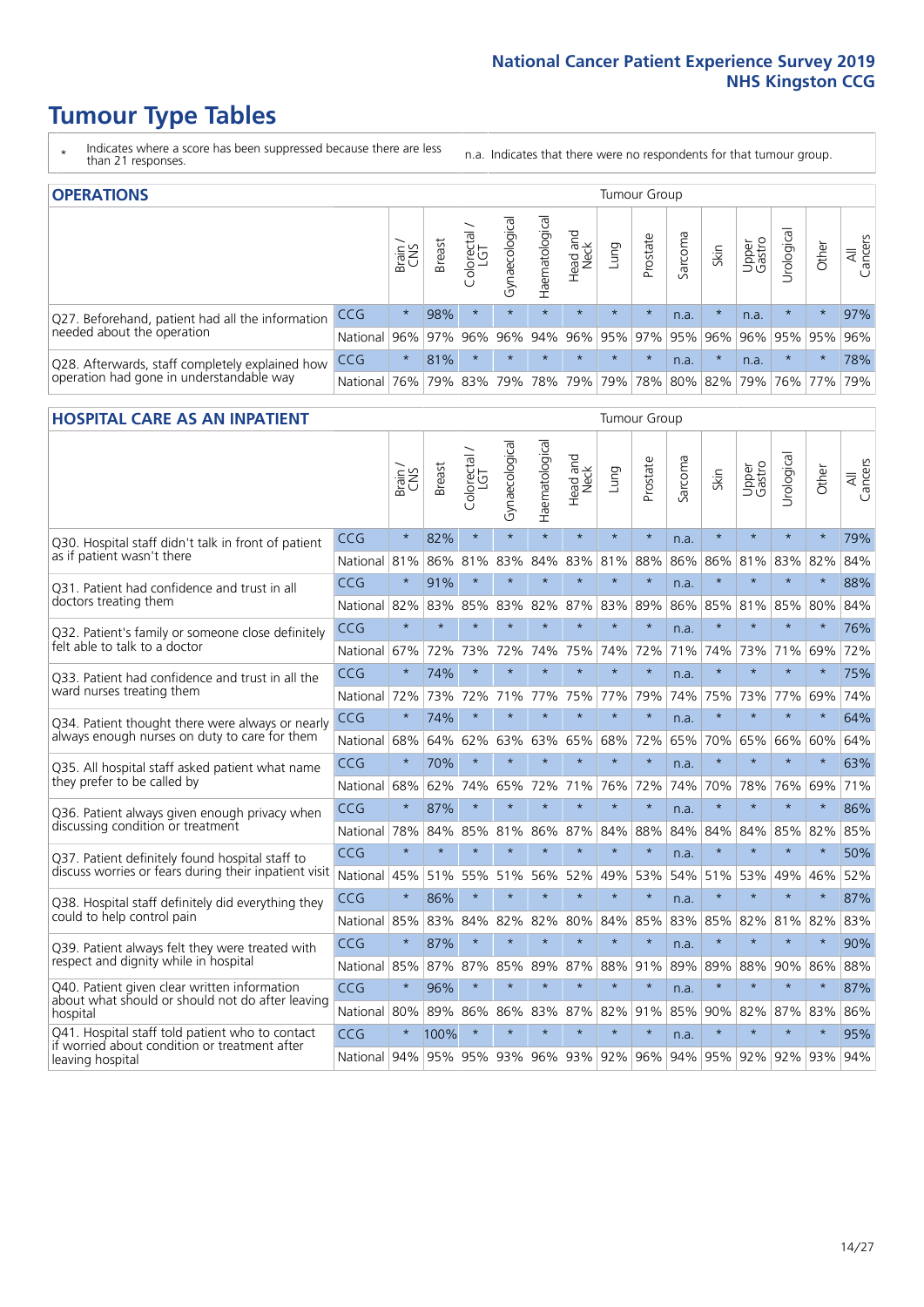- \* Indicates where a score has been suppressed because there are less than 21 responses.
- n.a. Indicates that there were no respondents for that tumour group.

| <b>HOSPITAL CARE AS A DAY PATIENT / OUTPATIENT</b>                                                                    |            |         |               |                     |                |                |                         |         | <b>Tumour Group</b> |                               |         |                 |            |         |                |  |  |  |  |  |  |  |
|-----------------------------------------------------------------------------------------------------------------------|------------|---------|---------------|---------------------|----------------|----------------|-------------------------|---------|---------------------|-------------------------------|---------|-----------------|------------|---------|----------------|--|--|--|--|--|--|--|
|                                                                                                                       |            | Brain   | <b>Breast</b> | Colorectal /<br>LGT | Gynaecological | Haematological | ead and<br>Neck<br>Head | Lung    | Prostate            | arcoma<br>$\overline{\Omega}$ | Skin    | Upper<br>Gastro | Urological | Other   | All<br>Cancers |  |  |  |  |  |  |  |
| Q43. Patient definitely found hospital staff to                                                                       | CCG        | $\star$ | 77%           | $\star$             | $\star$        | 76%            | $\star$                 | $\star$ | 86%                 | n.a.                          | $\star$ | $\star$         | $^\star$   | 86%     | 72%            |  |  |  |  |  |  |  |
| discuss worries or fears during their outpatient or<br>day case visit                                                 | National   | 66%     | 68%           | 73%                 | 70%            | 73%            | 72%                     | 70%     | 74%                 | 72%                           | 72%     | 71%             | 67%        | 68%     | 71%            |  |  |  |  |  |  |  |
| Q44. Cancer doctor had the right documents at<br>patient's last outpatient appointment                                | CCG        | $\star$ | 100%          | $\star$             | $\star$        | 91%            | $\star$                 | $\star$ | 100%                | n.a.                          |         | $\star$         | $\star$    | 92%     | 96%            |  |  |  |  |  |  |  |
|                                                                                                                       | National   | 94%     | 96%           | 96%                 | 96%            | 97%            | 96%                     | 96%     | 96%                 | 96%                           | 96%     | 94%             | 96%        | 95%     | 96%            |  |  |  |  |  |  |  |
| Q46. Beforehand patient completely had                                                                                | <b>CCG</b> | n.a.    | 96%           | $\star$             |                |                | $\star$                 | $\star$ | $\star$             | n.a.                          | n.a.    | $\star$         | $\star$    | $\star$ | 91%            |  |  |  |  |  |  |  |
| all information needed about radiotherapy<br>treatment                                                                | National   | 91%     | 88%           | 83%                 | 88%            | 84%            | 86%                     | 86%     | 88%                 | 88%                           | 84%     | 86%             | 83%        | 84%     | 86%            |  |  |  |  |  |  |  |
| Q47. Patient completely given understandable<br>information about whether radiotherapy was                            | <b>CCG</b> | n.a.    | 71%           | $\star$             |                |                | $\star$                 | $\star$ | $\star$             | n.a.                          | n.a.    | $\star$         | $\star$    | $\star$ | 65%            |  |  |  |  |  |  |  |
| working                                                                                                               | National   | 56%     | 60%           | 57%                 | 61%            | 62%            | 63%                     | 59%     | 60%                 | 67%                           | 57%     | 52%             | 59%        | 59%     | 60%            |  |  |  |  |  |  |  |
| Q49. Beforehand patient completely had all                                                                            | CCG        | $\star$ | $\star$       | $\star$             | $\star$        | 75%            | $\star$                 | $\star$ | $\star$             | n.a.                          | n.a.    | $\star$         | $\star$    | $\ast$  | 82%            |  |  |  |  |  |  |  |
| information needed about chemotherapy<br>treatment                                                                    | National   | 80%     | 82%           | 86%                 | 87%            | 85%            | 79%                     | 84%     | 86%                 | 86%                           | 90%     | 84%             | 85%        | 85%     | 84%            |  |  |  |  |  |  |  |
| Q50. Patient given enough information about<br>whether chemotherapy was working in a<br>completely understandable way | <b>CCG</b> | $\star$ | $\star$       |                     | $\star$        | 71%            | $\star$                 | $\star$ | $\star$             | n.a.                          | n.a.    | $\star$         |            | $\star$ | 68%            |  |  |  |  |  |  |  |
|                                                                                                                       | National   | 54%     | 62%           | 64%                 | 68%            | 75%            |                         | 57% 67% | 66%                 | 71%                           | 79%     | 61%             | 68%        | 69%     | 68%            |  |  |  |  |  |  |  |

#### **HOME CARE AND SUPPORT** Tumour Group

|                                                                                                                   |            | Brain   | <b>Breast</b> | olorectal.<br>LGT<br>Ũ | σ<br>Ü<br>Gynaecologi | Haematological | ad and<br>Neck<br>Head | <b>Lung</b> | Prostate | Sarcoma | Skin    | Upper<br>Gastro | rological | Other   | All<br>Cancers |
|-------------------------------------------------------------------------------------------------------------------|------------|---------|---------------|------------------------|-----------------------|----------------|------------------------|-------------|----------|---------|---------|-----------------|-----------|---------|----------------|
| Q51. Hospital staff definitely gave family or<br>someone close all the information needed to<br>help care at home | <b>CCG</b> | $\star$ | 77%           | $\star$                | $\star$               | 56%            | $\ast$                 | $\star$     | 64%      | n.a.    | $\star$ | $\star$         | $\star$   | 68%     | 62%            |
|                                                                                                                   | National   | 58%     | 58%           | 63%                    | 57%                   | 62%            | 67%                    | 59%         | 61%      |         | 62% 65% | 60%             | 59% 55%   |         | 60%            |
| Q52. Patient definitely given enough support<br>from health or social services during treatment                   | <b>CCG</b> | $\star$ | 58%           | $\star$                | $\star$               | 52%            | $\star$                | $\star$     | $\star$  | n.a.    | $\star$ | $\star$         | $\star$   | $\star$ | 51%            |
|                                                                                                                   | National   | 42%     | 52%           | 60%                    |                       | 45% 51%        | 59%                    | 50%         | 48%      |         | 53% 57% | 54%             | 48% 51%   |         | 52%            |
| Q53. Patient definitely given enough support<br>from health or social services after treatment                    | <b>CCG</b> | $\star$ |               | $\star$                | $\star$               |                | $\star$                | $\star$     | $\star$  | n.a.    | $\star$ | $\star$         | $\star$   | $\star$ | 43%            |
|                                                                                                                   | National   | 39%     | 41% 53%       |                        | 39%                   | 43%            | 56%                    | 40%         | 46%      | 48% 59% |         | 47%             | 44%       | 44%     | 45%            |

| <b>CARE FROM YOUR GENERAL PRACTICE</b>                                                                     |              |       |               |                   |                | <b>Tumour Group</b> |                  |         |          |         |                                         |                 |            |         |                |
|------------------------------------------------------------------------------------------------------------|--------------|-------|---------------|-------------------|----------------|---------------------|------------------|---------|----------|---------|-----------------------------------------|-----------------|------------|---------|----------------|
|                                                                                                            |              | Brain | <b>Breast</b> | Colorectal<br>LGT | Gynaecological | Haematological      | Head and<br>Neck | Lung    | Prostate | Sarcoma | Skin                                    | Upper<br>Gastro | Jrological | Other   | All<br>Cancers |
| Q54. GP given enough information about<br>patient's condition and treatment                                | <b>CCG</b>   | n.a.  | 100%          |                   | $\star$        | 98%                 | $\star$          | $\star$ | 96%      | n.a.    | $\star$                                 | $\star$         |            | 96% 97% |                |
|                                                                                                            | National     | 91%   |               | 96% 95%           | 95%            |                     | 96% 94% 94%      |         |          |         | $ 96\% 94\% 96\% $                      | 93%             | 95%        | 94% 95% |                |
| Q55. General practice staff definitely did<br>everything they could to support patient during<br>treatment | <b>CCG</b>   | n.a.  | 63%           |                   | $\star$        | 60%                 | $\star$          | $\star$ | 70%      | n.a.    | $\star$                                 | $\star$         |            |         | 55% 62%        |
|                                                                                                            | National 55% |       |               | 58% 59%           |                |                     |                  |         |          |         | 56% 56% 59% 56% 64% 56% 65% 59% 59% 55% |                 |            |         | 58%            |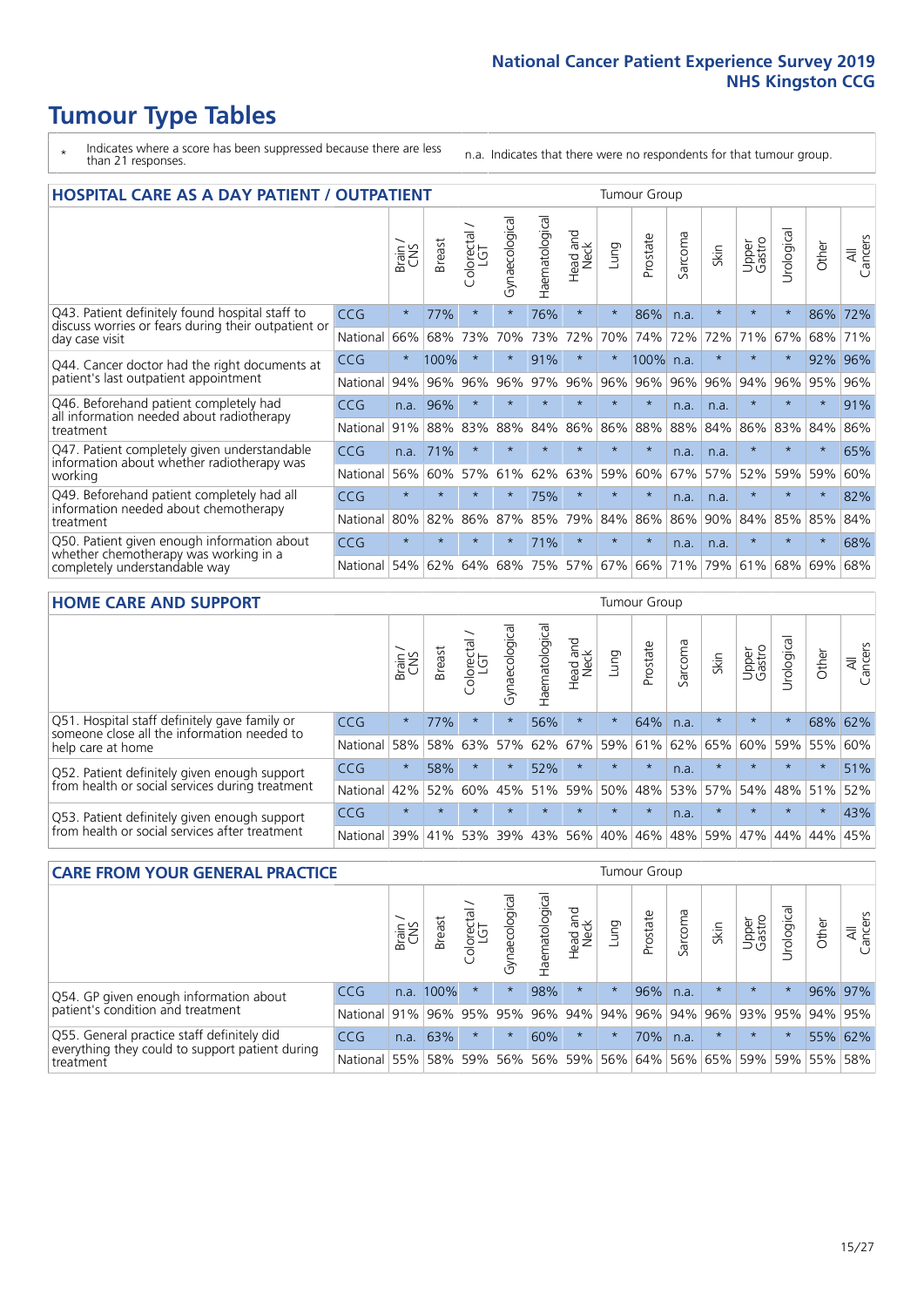- \* Indicates where a score has been suppressed because there are less than 21 responses.
- n.a. Indicates that there were no respondents for that tumour group.

#### **YOUR OVERALL NHS CARE** THE CONSTRUCTION OF THE THROUP GROUP TUMOUR GROUP

| I YUN YENAEL NI IYOANE |         |               |                                 |                |                |                         |         | iamoar oroap |         |         |                 |               |         |                |  |  |  |  |  |
|------------------------|---------|---------------|---------------------------------|----------------|----------------|-------------------------|---------|--------------|---------|---------|-----------------|---------------|---------|----------------|--|--|--|--|--|
|                        | Brain   | <b>Breast</b> | ∽<br>olorectal<br>LGT<br>$\cup$ | Gynaecological | Haematological | aad and<br>Neck<br>Head | Lung    | Prostate     | Sarcoma | Skin    | Upper<br>Gastro | ී<br>Urologic | Other   | All<br>Cancers |  |  |  |  |  |
| <b>CCG</b>             | $\star$ | 80%           | 67%                             |                | 70%            | $\star$                 | $\star$ | 90%          | n.a.    | $\star$ | $\star$         | $\star$       | 66%     | 75%            |  |  |  |  |  |
| National               | 60%     | 73%           | 73%                             | 69%            | 75%            | 73%                     | 73%     | 75%          | 70%     | 79%     | 69%             | 74%           | 68%     | 73%            |  |  |  |  |  |
| <b>CCG</b>             | n.a.    | 72%           | $\star$                         |                | 36%            | $\star$                 | $\star$ | 39%          | n.a.    | $\star$ | $\star$         | $\star$       | 33% 43% |                |  |  |  |  |  |
| National               | 36%     | 41%           | 40%                             | 34%            | 36%            | 39%                     | 36%     | 40%          | 34%     | 44%     | 36%             | 33%           | 31%     | 38%            |  |  |  |  |  |
| <b>CCG</b>             | $\star$ | 91%           | $\star$                         |                | 89%            | $\ast$                  | $\star$ | 97%          | n.a.    | $\star$ |                 |               | 90%     | 88%            |  |  |  |  |  |
| National               | 85%     | 90%           | 88%                             | 87%            | 91%            | 90%                     | 90%     | 88%          | 88%     | 90%     | 86%             | 85%           | 87%     | 89%            |  |  |  |  |  |
| <b>CCG</b>             | $\star$ | 74%           | 62%                             |                | 77%            | $\star$                 | $\star$ | 86%          | n.a.    | $\star$ | $\star$         | $\star$       | 67%     | 72%            |  |  |  |  |  |
| National               | 58%     | 68%           | 73%                             | 66%            | 66%            | 71%                     | 71%     | 76%          | 68%     | 73%     | 66%             | 75%           | 64%     | 69%            |  |  |  |  |  |
| <b>CCG</b>             | $\star$ | 48%           | $\star$                         |                | 30%            | $\star$                 | $\star$ | 41%          | n.a.    | $\star$ | $\star$         |               | 52%     | 45%            |  |  |  |  |  |
| National               | 42%     | 30%           | 32%                             | 31%            | 33%            |                         | 34%     | 31%          | 36%     | 20%     | 36%             | 21%           | 32%     | 30%            |  |  |  |  |  |
| <b>CCG</b>             | $\star$ | 9.3           | 8.6                             | $\star$        | 8.7            | $\star$                 | $\star$ | 9.0          | n.a.    | $\star$ | $\star$         | $\star$       | 8.8     | 8.8            |  |  |  |  |  |
| National               | 8.6     | 8.9           | 8.8                             | 8.7            | 8.9            | 8.8                     | 8.8     | 8.8          | 8.8     | 8.9     | 8.7             | 8.7           | 8.7     | 8.8            |  |  |  |  |  |
|                        |         |               |                                 |                |                |                         | 21%     |              |         |         |                 |               |         |                |  |  |  |  |  |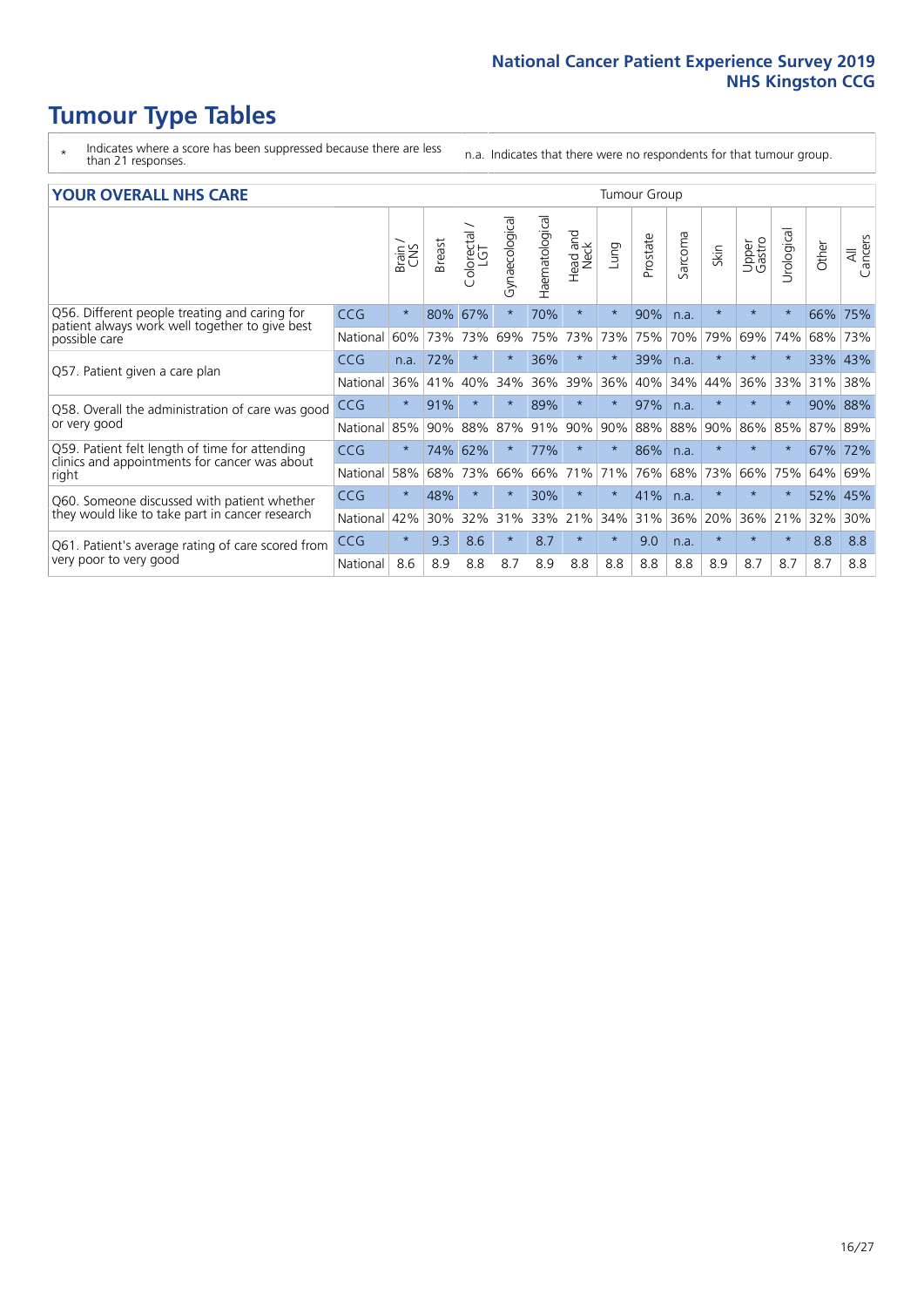### **Year on Year Charts**





#### **DIAGNOSTIC TESTS**





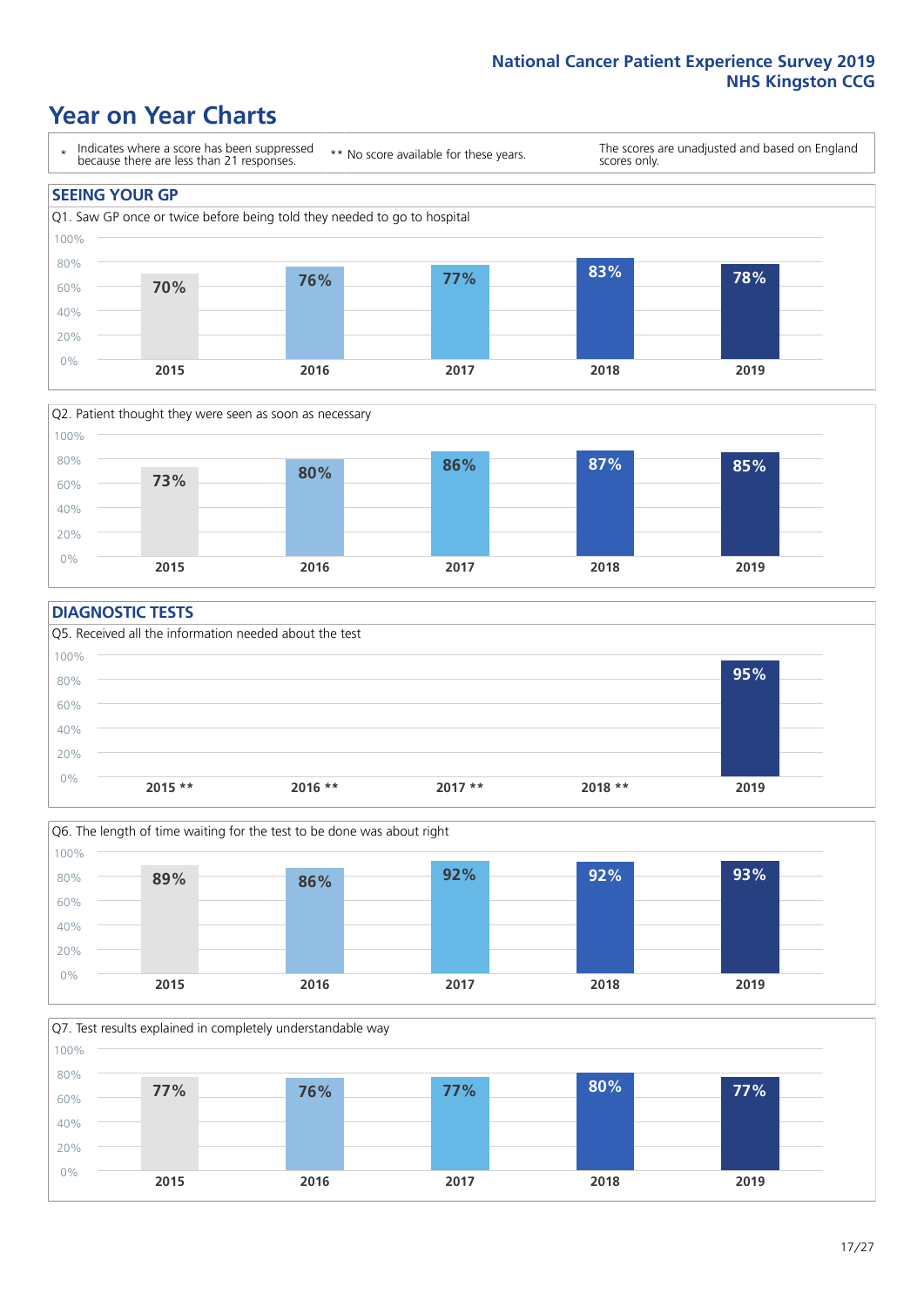### **Year on Year Charts**

\* Indicates where a score has been suppressed because there are less than 21 responses.

\*\* No score available for these years.

The scores are unadjusted and based on England scores only.

### **FINDING OUT WHAT WAS WRONG WITH YOU** Q10. Patient told they could bring a family member or friend when first told they had cancer 80% 100%









#### **DECIDING THE BEST TREATMENT FOR YOU** Q14. Patient felt that treatment options were completely explained 0% 20% 40% 60% 80% 100% **2015 2016 2017 2018 2019 81% 79% 77% 87% 84%**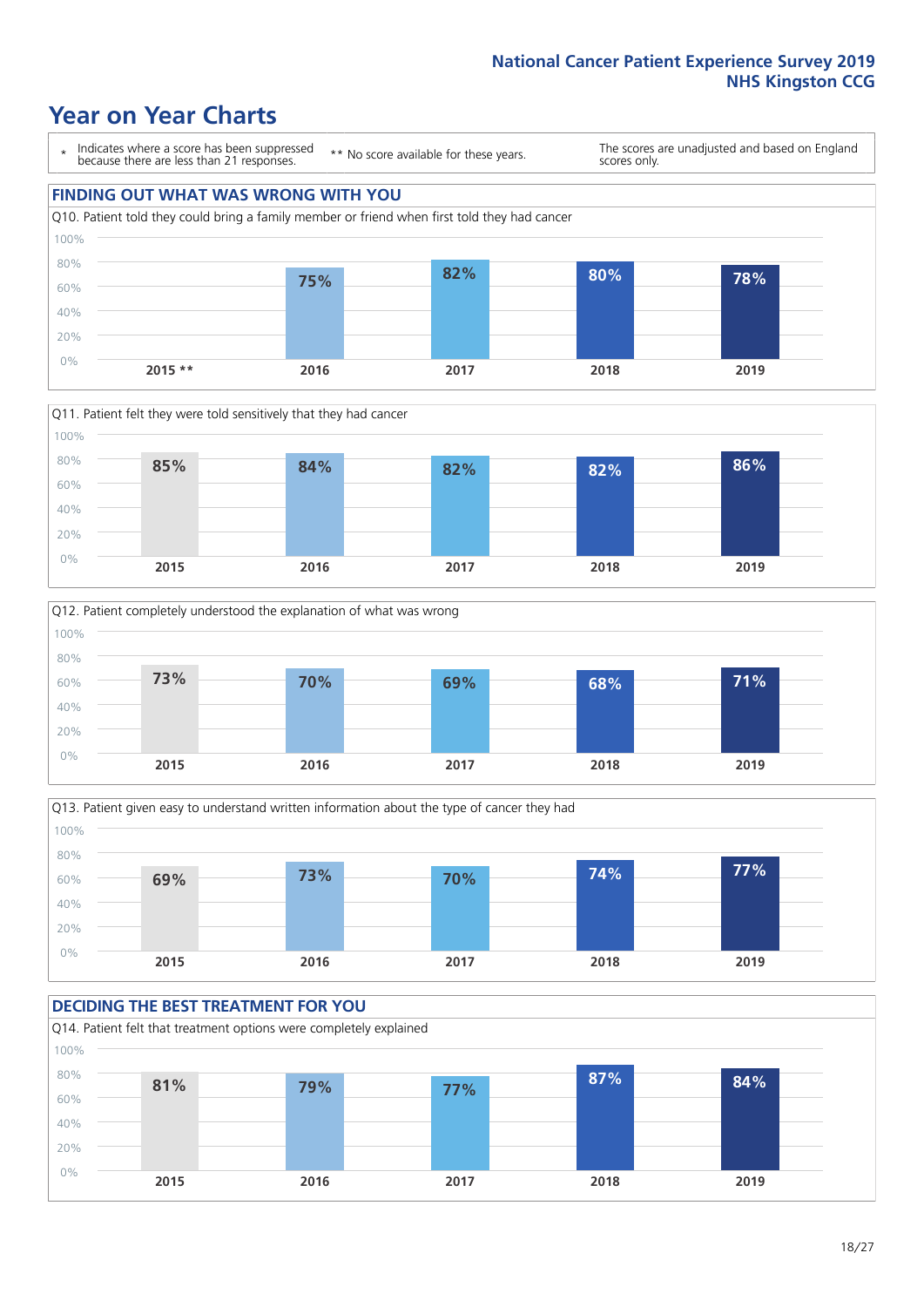### **Year on Year Charts**







Q18. Patient definitely involved as much as they wanted in decisions about care and treatment  $0%$ 20% 40% 60% 80% 100% **2015 \*\* 2016 \*\* 2017 \*\* 2018 \*\* 2019 81%**

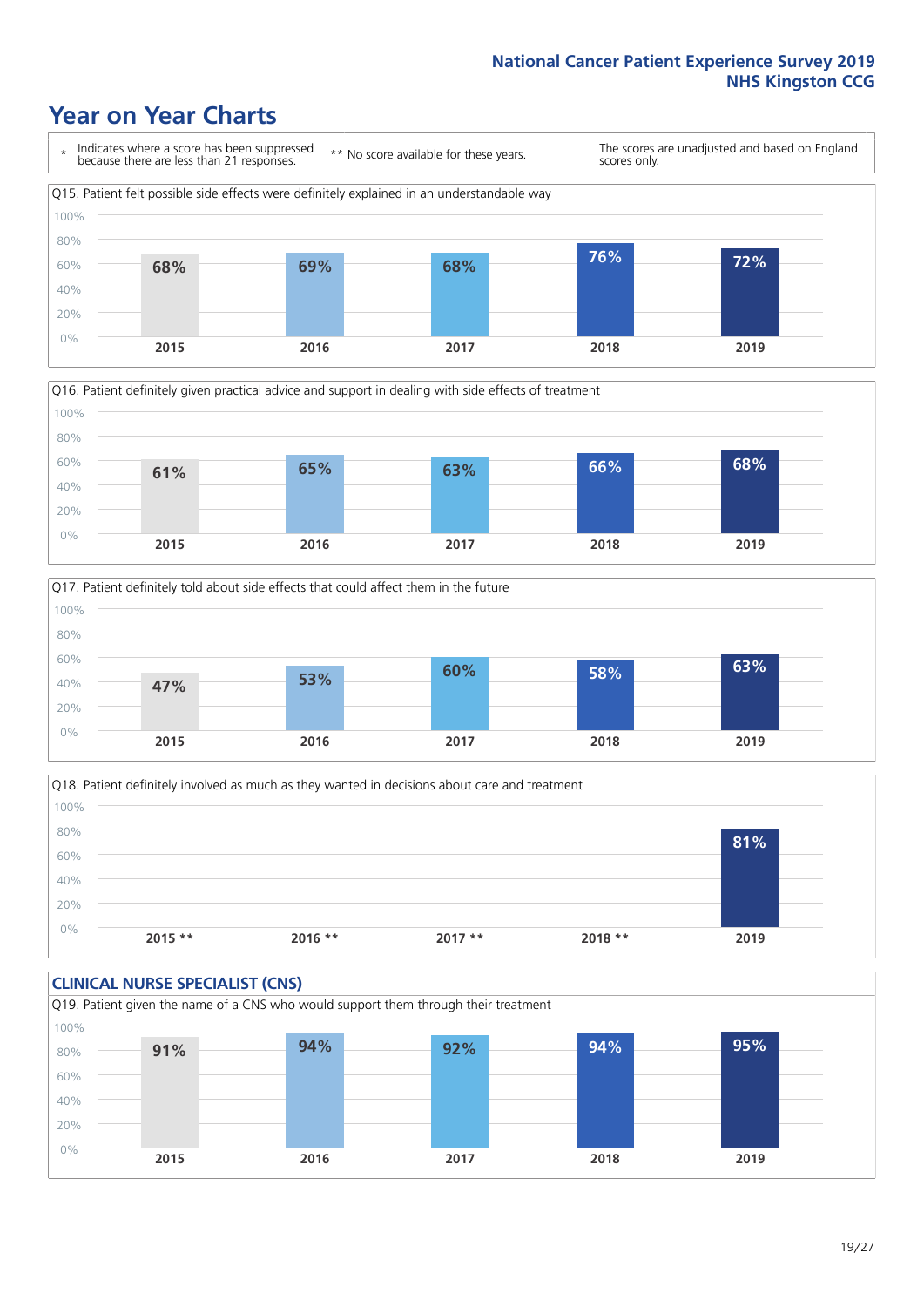### **Year on Year Charts**









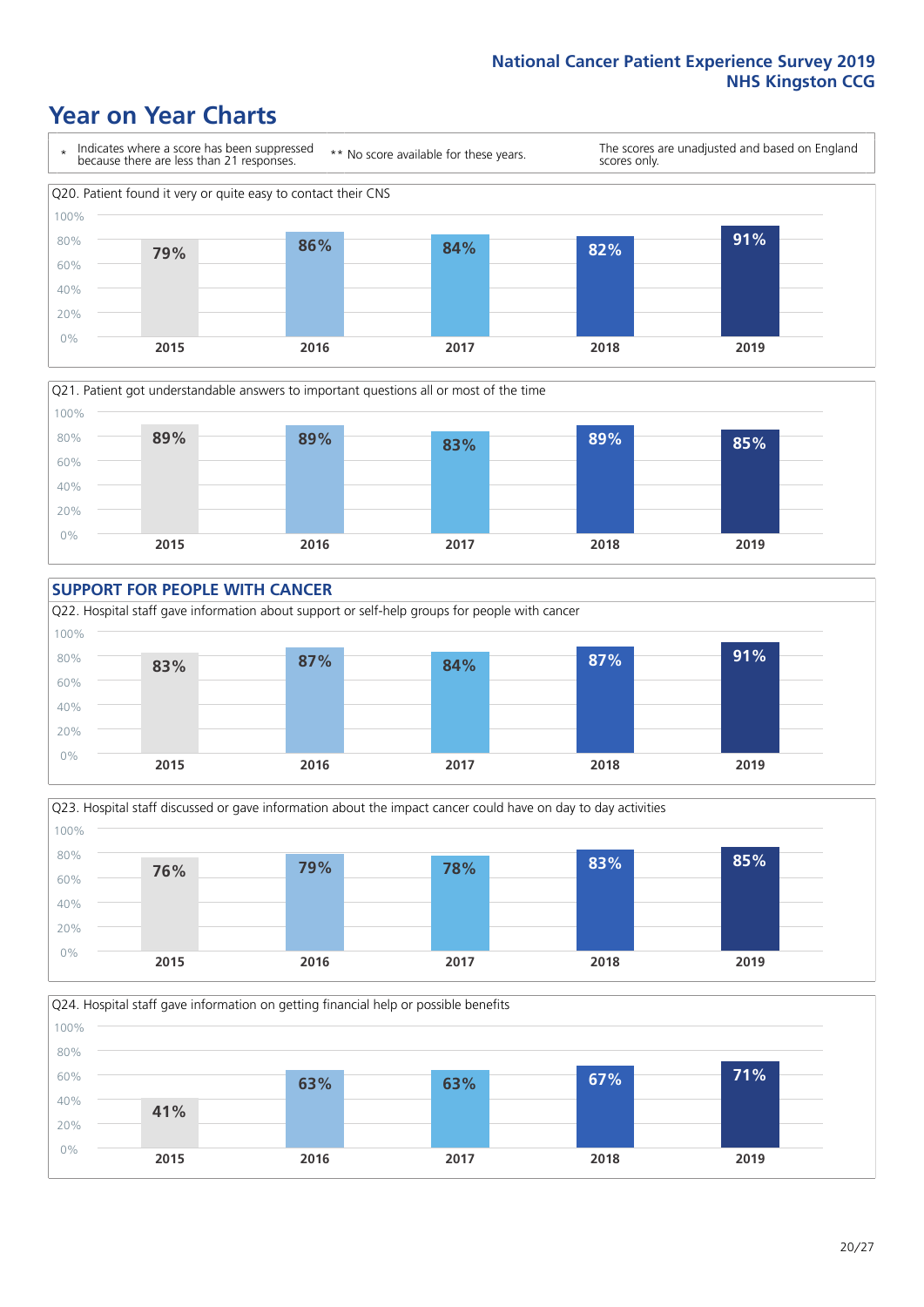### **Year on Year Charts**



#### **OPERATIONS**





#### **HOSPITAL CARE AS AN INPATIENT** Q30. Hospital staff didn't talk in front of patient as if patient wasn't there 0% 20% 40% 60% 80% 100% **2015 \*\* 2016 \*\* 2017 \*\* 2018 \*\* 2019 79%**

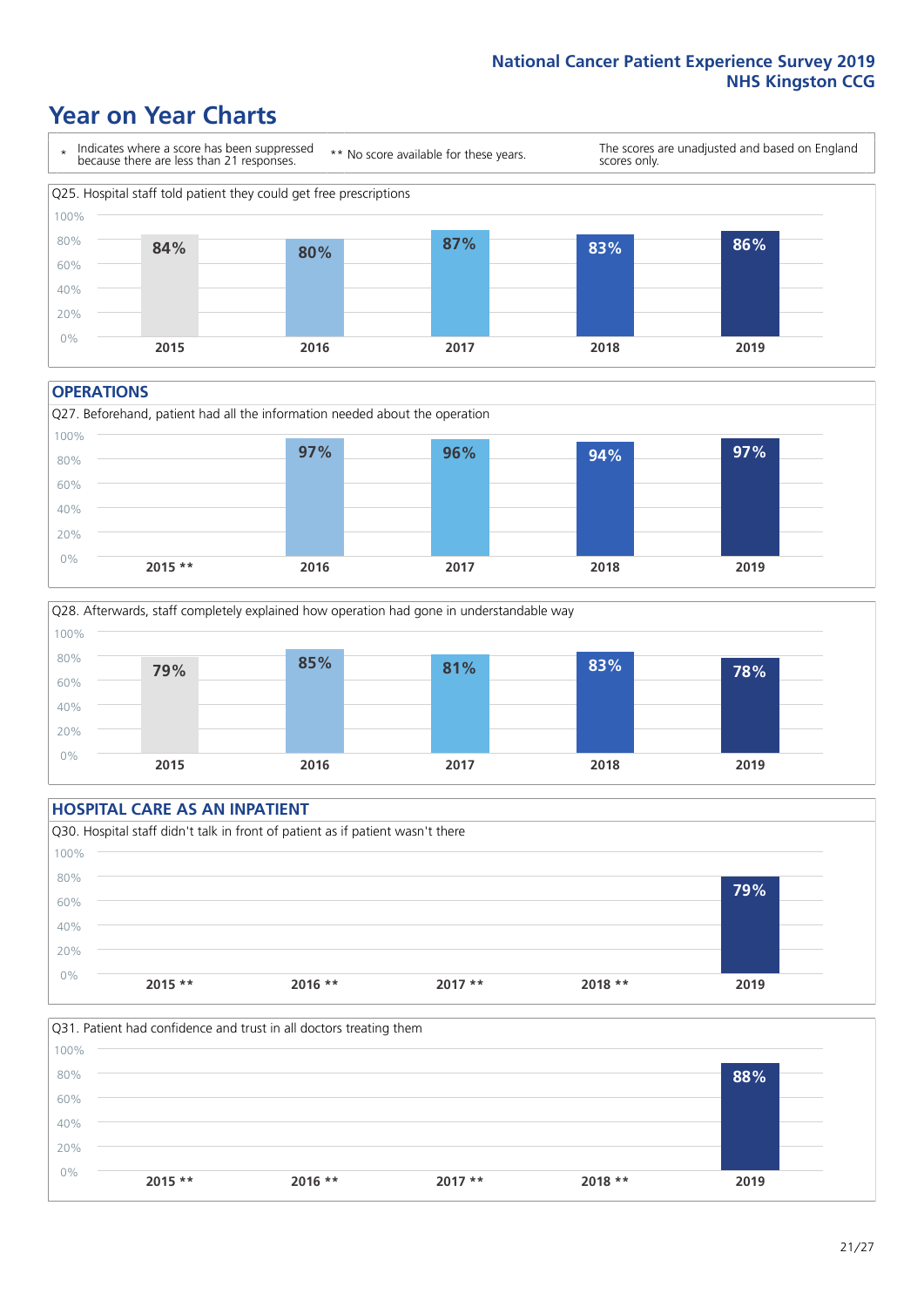### **Year on Year Charts**









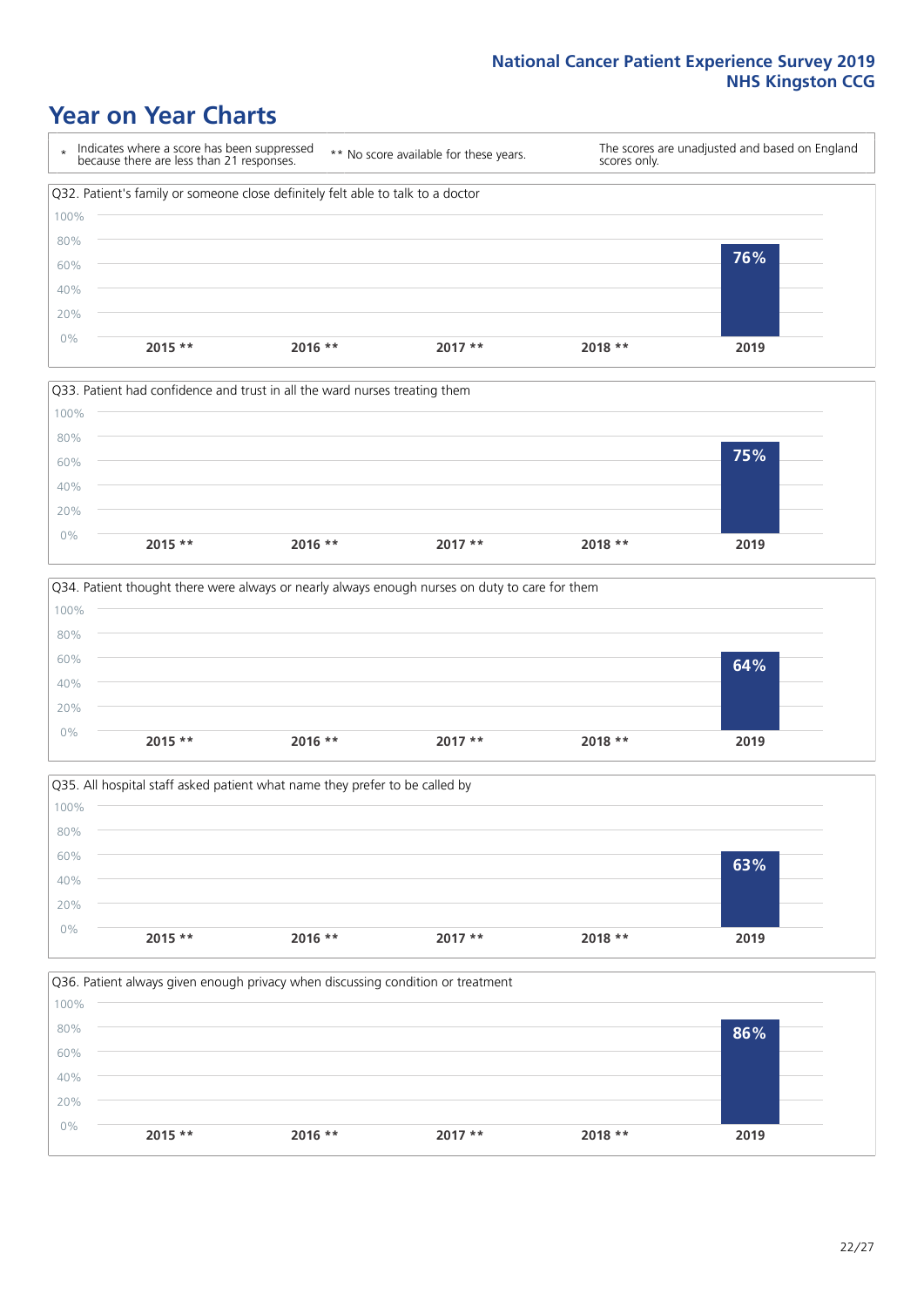### **Year on Year Charts**

\* Indicates where a score has been suppressed because there are less than 21 responses. \*\* No score available for these years. The scores are unadjusted and based on England scores only. Q37. Patient definitely found hospital staff to discuss worries or fears during their inpatient visit 0% 20% 40% 60% 80% 100% **2015 \*\* 2016 \*\* 2017 \*\* 2018 \*\* 2019 50%**







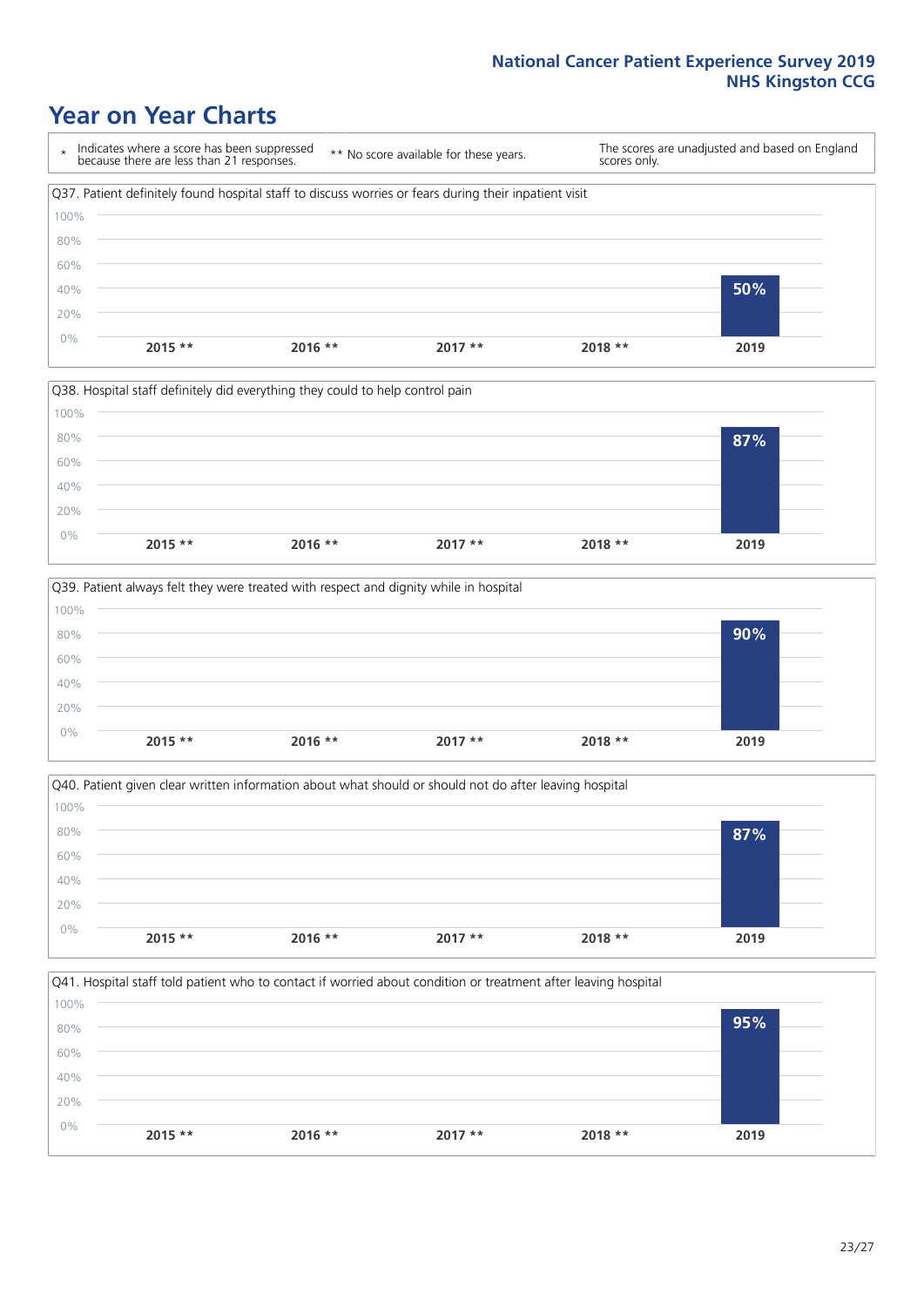### **Year on Year Charts**

\* Indicates where a score has been suppressed because there are less than 21 responses.

\*\* No score available for these years.

The scores are unadjusted and based on England scores only.

#### **HOSPITAL CARE AS A DAY PATIENT / OUTPATIENT**









Q49. Beforehand patient completely had all information needed about chemotherapy treatment 0% 20% 40% 60% 80% 100% **2015 2016 2017 2018 2019 80% 83% 74% 87% 82%**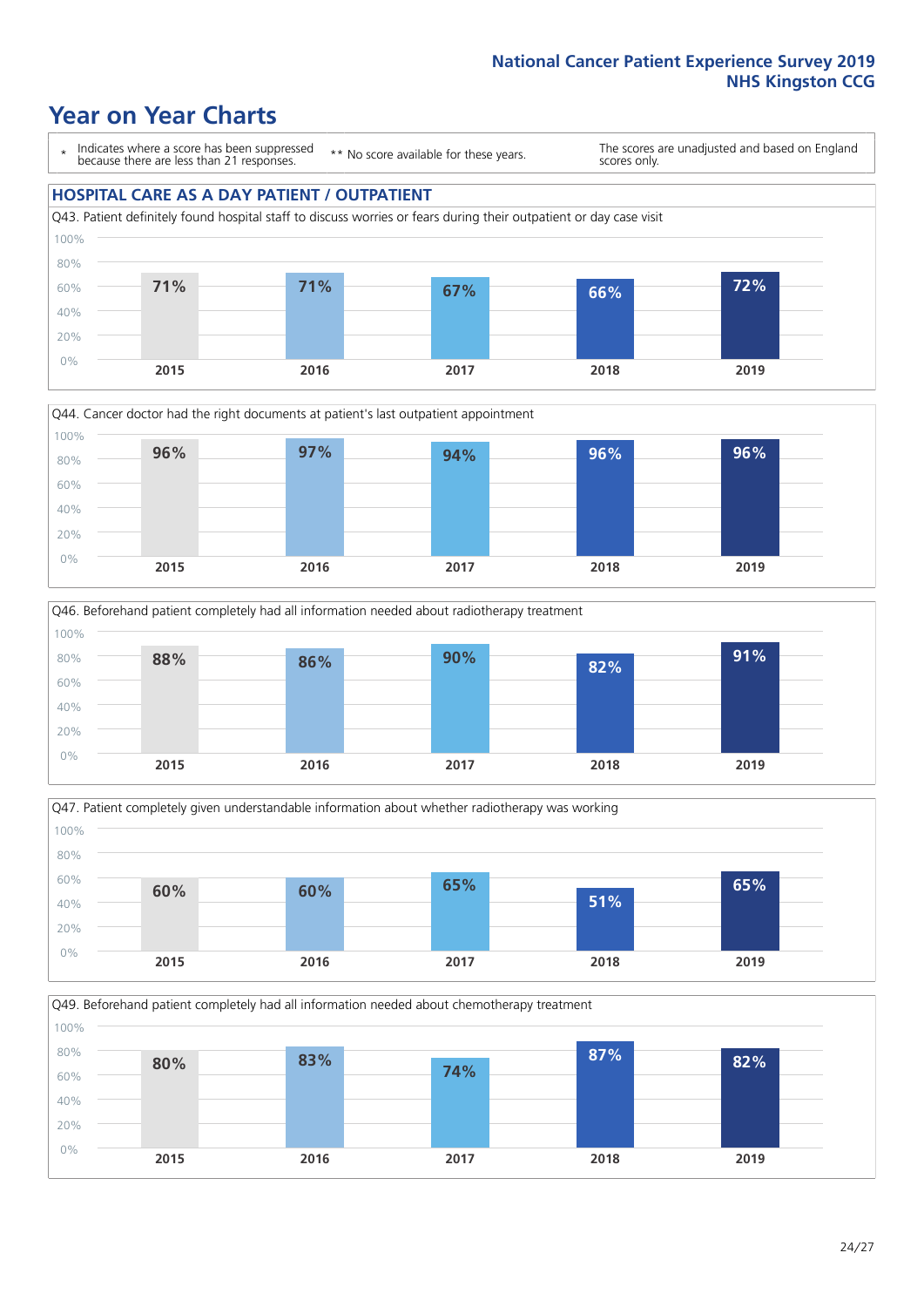### **Year on Year Charts**

\* Indicates where a score has been suppressed because there are less than 21 responses. \*\* No score available for these years. The scores are unadjusted and based on England scores only. Q50. Patient given enough information about whether chemotherapy was working in a completely understandable way 0% 20% 40% 60% 80% 100% **2015 2016 2017 2018 2019 69% 67% 65% 66% 68%**

#### **HOME CARE AND SUPPORT**







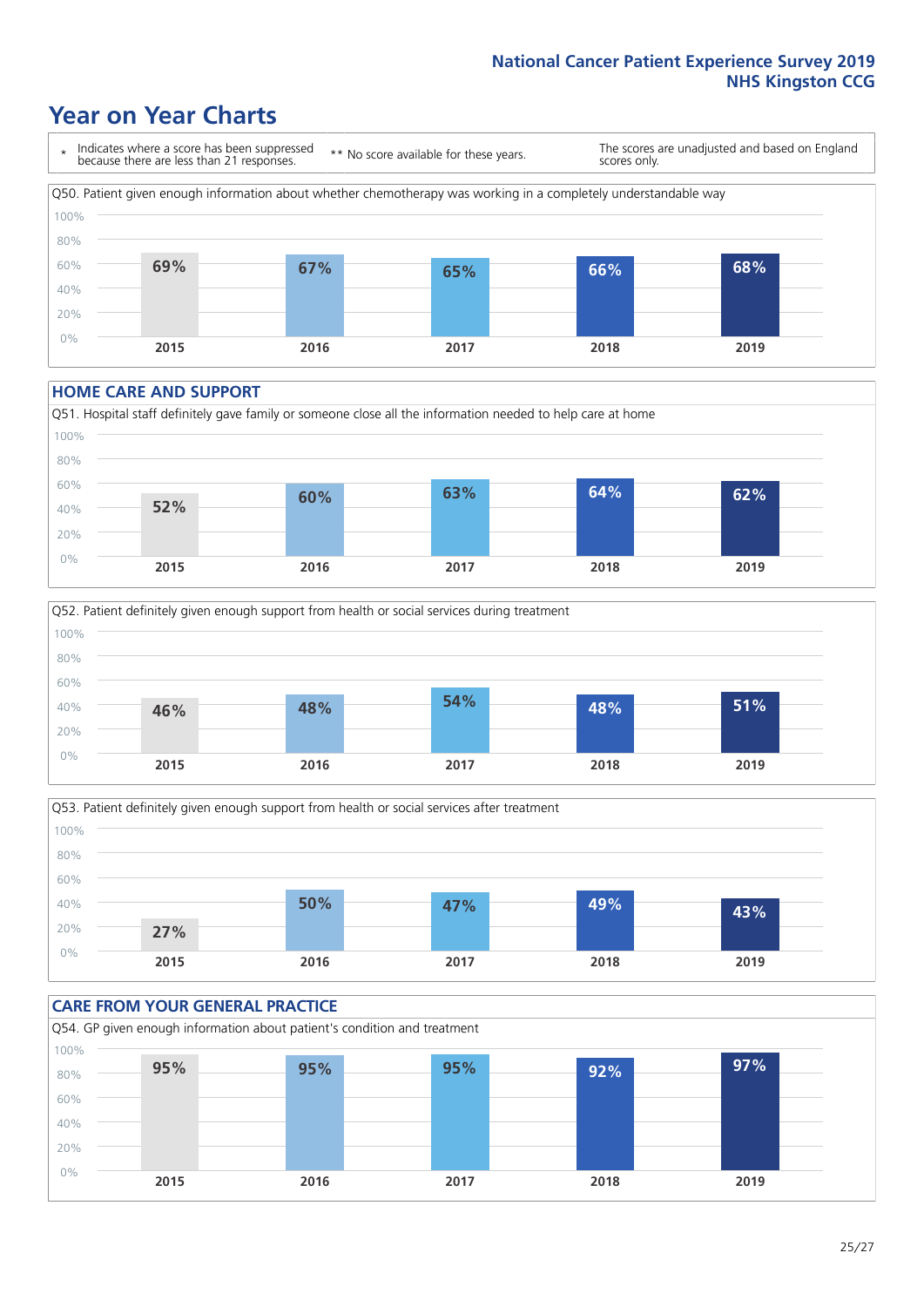### **Year on Year Charts**

\* Indicates where a score has been suppressed because there are less than 21 responses.

\*\* No score available for these years.

The scores are unadjusted and based on England scores only.



#### **YOUR OVERALL NHS CARE**







Q59. Patient felt length of time for attending clinics and appointments for cancer was about right 100%